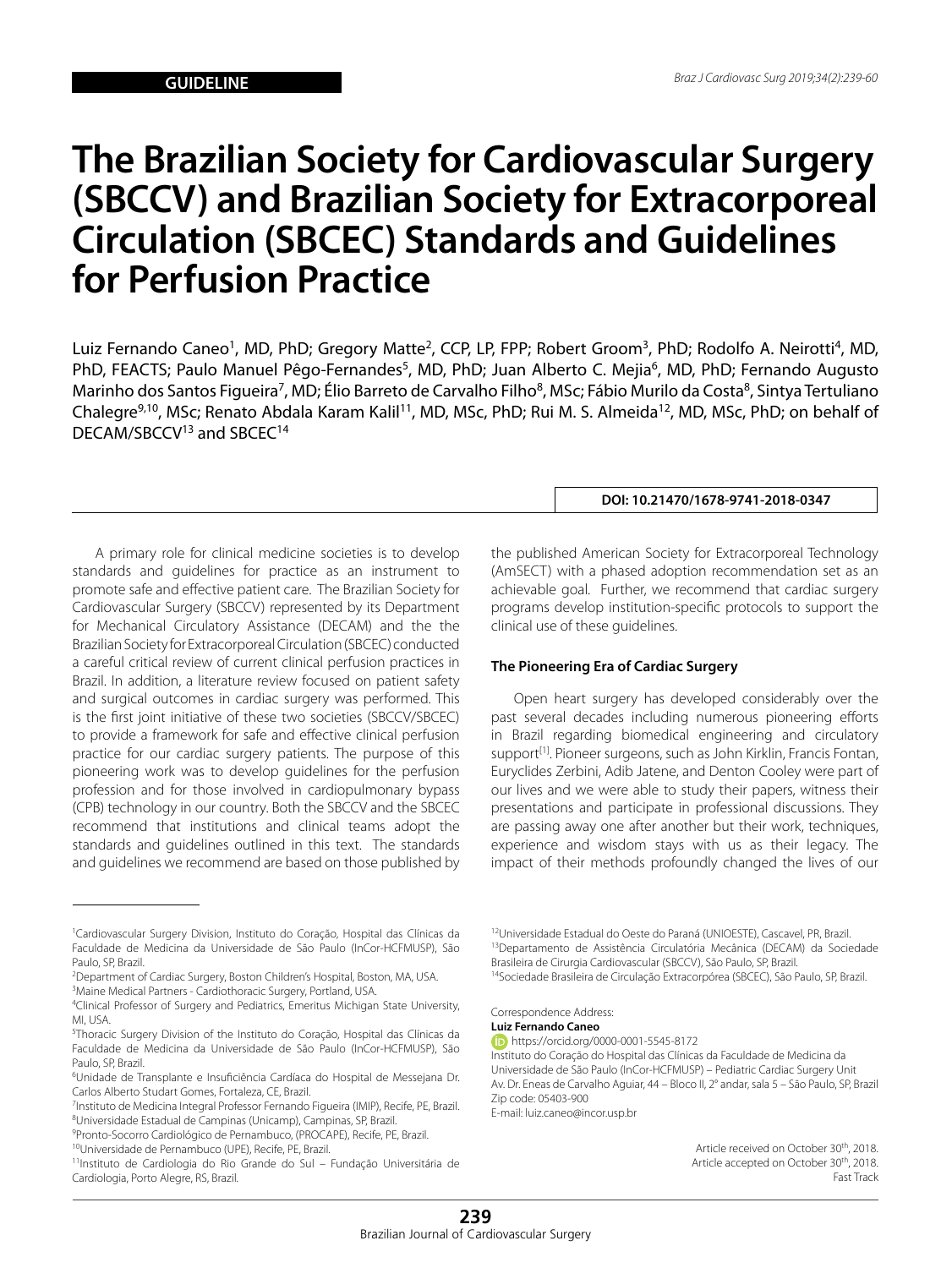patients with congenital heart defects, giving them the chance of enjoying a better quality of life. Now, the pioneering era of cardiac surgery has essentially ended in Brazil.

Congenital cardiac surgery is markedly changing and surgeon-centered outcomes are being replaced by teambased efforts with new paradigms requiring an adaptive work environment in institutions where cardiac surgery is performed.

As William Norwood aptly put in his paper, *Our Roots, Our Future*[1,2], "Institutions are not what they are by historical prerogative: the people walking the halls are responsible for maintaining the legacy and creating new vistas." That being said, we need to continue the initial work of our pioneers and press on upgrading their achievements to ever higher standards. The era we have now entered is no longer about quantity, it is about achieving excellent whole-patient quality outcomes including optimized neurologic outcomes. We must dig deep into issues that impact the quality of outcomes, teamwork and overall transparency in our respective professions.

#### **Reviewing Perfusion Practice: Time to Stop Living in the Past**

Brazil has a strong history of innovation that extends back to the earliest days of cardiac surgery when our centers pioneered advances in heart-lung machines (HLMs), cardiac valves, conduit implants, and surgical techniques. Brazil started to produce their own HLMs in 1959 and indeed used one of them to perform the first heart transplantation in South America. These innovations highlighted the teamwork primarily of surgeons and biomedical engineers. This was natural since surgeons and other physicians were the first 'perfusionists'. Additionally, perfusion products, including a series of oxygenators, were developed and manufactured domestically. While we fondly remember these great achievements, we also need to focus on the future. Unfortunately, there are still people living in the past and not adapting to evolving cardiac surgery and perfusion practices. We continue to blame our economic burden for the stagnation of our practice while paying little to no attention to the need for cultural change in the operating room.

Furthermore, clinical perfusion has not been recognized by the government as a distinctive profession until quite recently. Currently, only five professional councils recognize Perfusion as a specialty for their undergraduates: Biology, Biomedicine, Nursing, Pharmacy, and Physiotherapy. These professions do not have a standardized perfusion-specific curriculum. Consequently, perfusionist education and training is heterogenous. Furthermore, it is still the case in Brazil that perfusionists must follow the instructions of surgeons and anesthesiologists. In fact, the conduct of perfusion is only considered a medical act once the perfusion record is signed by the surgeon. This practice risks perfusionists not taking full ownership for the conduct of CPB and that raises serious safety concerns since the surgeon and anesthesiologist have much to attend to during cardiac surgery and the perfusionist is the individual who can best manage extracorporeal support with all of its nuances. These facts support the outdated paradigm whereby perfusionists are essentially asked to follow the instructions of surgeons and anesthesiologists during CPB instead of working collaboratively within a famework of well-developed perfusion practice guidelines. Currently, the SBCEC and the SBCCV

are in discussion with the Federal Councils regarding ways for this activity to be uniformly recognized by the Professions and subsequently legalized with a federal law regulating perfusion activities. Brazilian perfusionists must have the education, tools and authority to perform their job and to become active and respected members of the multidisciplinary cardiac surgery team. Several limitations currently exist which impair the advancement of perfusion practice, including educational gaps, a lack of case ownership, and a lack of tools to assess the adequacy of perfusion in real time during surgery. This is a vicious cycle which impacts outcomes and patient safety.

On a positive note, it is important to highlight the progress made by the Brazilian Society of Extracorporeal Circulation. Supported and stimulated by their society, a significant number of Brazilian perfusionists have had the opportunity to attend symposium-based perfusion related courses, exchange experiences with more advanced international programs and to discuss current techniques of extracorporeal circulation with local perfusionists and those from abroad.

In more developed countries, perfusionists have the freedom to choose perfusion products according their performance, their patient population's needs, and the information available in the literature. Each component is selected via an independent decision with the ideal components used to build the circuit. Alternatively, in Brazilian perfusion practice, it is difficult to be objective since product decisions are almost exclusively based on price and subjective preferences due to the lack of scientific publications comparing Brazilian perfusion products with those available in other markets. In our country, oxygenator manufacturers typically provide complimentary HLMs with an agreement that their oxygenator can only be guaranteed on their HLM. There is an obvious conflict of interest with such an agreement. This implied agreement has no scientific basis and, to our knowledge, is not practiced elsewhere which speaks to the need for change in Brazilian cardiac surgery. Again, our culture needs to adapt to end such practices for the benefit of our patients. This is even more of a concern when one notes that the majority of HLMs made and used in Brazil do not have servoregulating safety devices incorporated for arterial flow, cardioplegia delivery, level sensing, and bubble detectors. Servoregulation for HLM functions is not enough. Perfusionists must also be trained to operate the devices. Standards for perfusion practice, including the use of safety devices, must be established and adhered to.

#### **Why are Clinical Perfusion Standards so Important?**

The Gritten Report<sup>[3]</sup> published by the University Hospitals of Bristol National Health Service (NHS) Foundation Trust of Great Britain described the death of a five-month-old infant undergoing complex cardiac surgery and was released May 25, 2005. The Root Cause Analysis (RCA) report was led by Mark Gritten, an independent and nationally known NHS senior professional. A police investigation and coroner's inquest labeled the case 'unlawful killing'. In English law, unlawful killing means that the killing was made without lawful excuse and in violation of criminal law including murder, manslaughter, and infanticide. The finding of unlawful killing must be beyond reasonable doubt; that is, the evidence must be overwhelmingly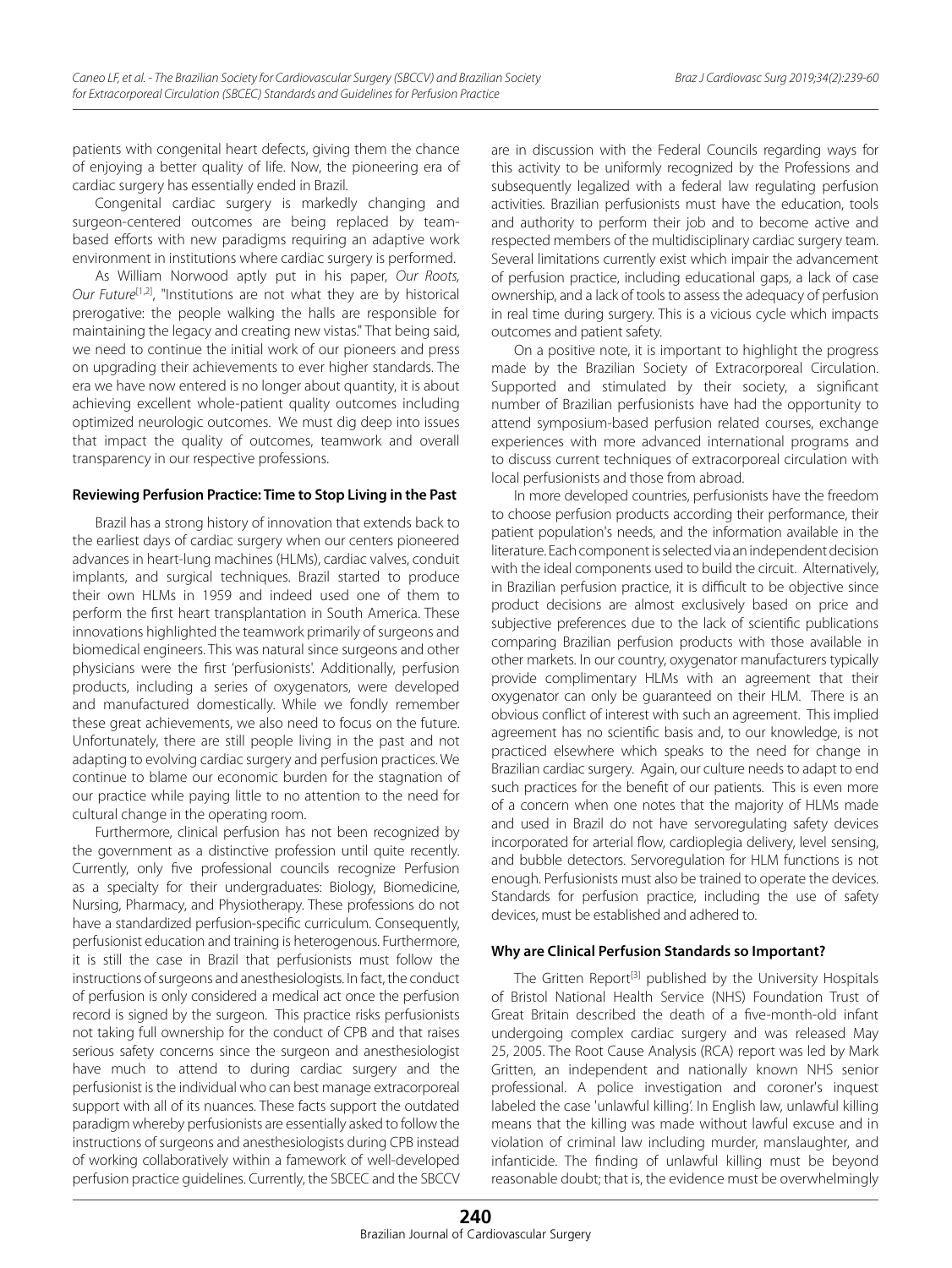obvious that death would result from the act when all factors are taken into account. Otherwise, a verdict of accidental death or death by misadventure would apply. The death was the result of a calcium overdose by a perfusionist that caused irreversible brain damage and subsequent death the day after surgery. The hospital put safeguards into place immediately to minimize any similar incidents happening again. Also, the National Society of Perfusionists perhaps carried some responsibility for this incident because it does not appear to have disseminated other perfusion incidents between its members.

The report concluded that this was a unique but avoidable incident that resulted in an indictment not just to the perfusionist involved in the accident, but to all perfusionists and the perfusion profession as a whole in Great Britain. Had a similar incident happened in São Paulo or Rio or elsewhere in Brazil, would the SBCEC or SBCCV also be held responsible?

Perfusion practice during cardiovascular surgery is recognized in the international literature as a critical component to successful patient outcomes. Therefore, as medical societies, we have the responsibility to change our culture, our commercial practices, legislation, regulations and whatever else which involves our specialty which can improve patient outcomes<sup>[4,5]</sup>. The intent of our proposed standards and guidelines document is to provide a modern framework for the practice of cardiopulmonary bypass in Brazil that can maximize patient safety and outcomes.

The standards and guidelines document we developed for perfusion practice in Brazil is based on publications from AmSECT<sup>[6,7]</sup>. It focuses on the role of written institutional protocols to dictate clinical practice. We worked on four main subjects:

- a. empowerment of perfusion as profession with a focus on professional qualification and education standards
- b. standardization of perfusion practices
- c. mandatory safety devices
- d. importance of non-technical skills and patient centered team work

#### **Professional Constraints:**

Although perfusion is considered a medical act, Perfusion as a profession is still not fully regulated in Brazil. Consequently, the legal responsibility for what happens at the pump is unclear. The surgeon's knowledge of what is actually happening on the pump at all times during an operation depends upon their communications with the perfusionist. The surgeon's signature on the perfusion record is a formality which does not ensure proper care during CPB. This practice jeopardizes the development of a new generation of perfusionists who should be taking ownership for their individual perfusion cases and, of course, introducing the necessary changes to modernize existing clinical practices. The Perfusionist must be responsible for the whole procedure of extracorporeal circulation and be an active member of the cardiac surgery team, as is the case with most enters abroad.

According to the SBCEC, perfusionists are expected to have:

- a. Dedication to the patient
- b. Full integration with the team in which they work
- c. Professional competence
- d. Personal ethical and professional conduct, as well as being zealous, affable, aware and observant.

Considering our context, the effort of publishing this document by the societies SBCCV and SBCEC should be considered as one of most important steps for the future of cardiopulmonary bypass practice in Brazil.

The "holy trinity" for the cardiac surgey patient— perfusionist, surgeon and anesthesist— is a critical issue for optimal outcomes in cardiac surgery. Therefore, publication in Brazil of the Standards and Guidelines for Perfusion Practice aims not only to improve CPB but also to improve overall surgical outcomes as an important quality improvment initiative.

#### **Perfusion and the Pediatric Cardiac Surgery:**

In the early 1950s, the pioneers of congenital cardiac surgery, among them— Bigelow, Lewis, Kirklin, Gibbon and others— realized that the time available with hypothermia and inflow occlusion would not be sufficient to safely perform lenghty intracardiac operations and that an extracorporeal support system would be needed. In 1954, Lillehei introduced the technique of controlled cross-circulation, in which a patient's parent functioned as the extracorporeal pump and oxygenator— a system that put both the parent and the child at risk. Therefore, the development of mechanical cardiopulmonary bypass circuits in the late 1950s was an important step for the progress of congenital cardiac surgery. Since then, extracorporeal perfusion circuits have come a long way to the current low prime membrane oxygenators, the use of centrifugal pumps, vacuumassisted venous drainage, electronic gas blenders, in-line oxygen analyzers and other important devices.

The array and complexity of the equipment, the perfusion techniques to manage a wide variety of patient's age and size along with the broad spectrum of surgical procedures are real challenges that require properly trained and knowledgeable perfusionists.

Because one size does not fit all, the need for a standalone Standards and Guidelines document to perform perfusion for congenital heart surgery is unquestionable and it will in many ways be unique as compared to the one used for the correction of acquired heart disease in adults.

Providing cardiopulmonary support for repair of congenital heart lesions has become a specialty standing on its own. This context should determine the strategies and processes to address these issues; the professionals, administrators, and professional societies should be engaged in planning, setting and articulating the goals of robust pediatric perfusion standards and guidelines to improve the outcomes in pediatric cardiac surgery.

The Brazilian Society for Cardiovascular Surgery (SBCCV) and the Brazilian Society for Extracorporeal Circulation (SBCEC) Standards and Guidelines for Perfusion Practice address perfusion in general. We believe that developing a specific Brazilian Pediatric Perfusion Standards and Guidelines document is essential and that it should be published in the near future to complement this document.

#### **Development of this Document**

The Standards and Guidelines for Perfusion Practice will serve as a useful guide for Brazilian cardiac surgical teams to develop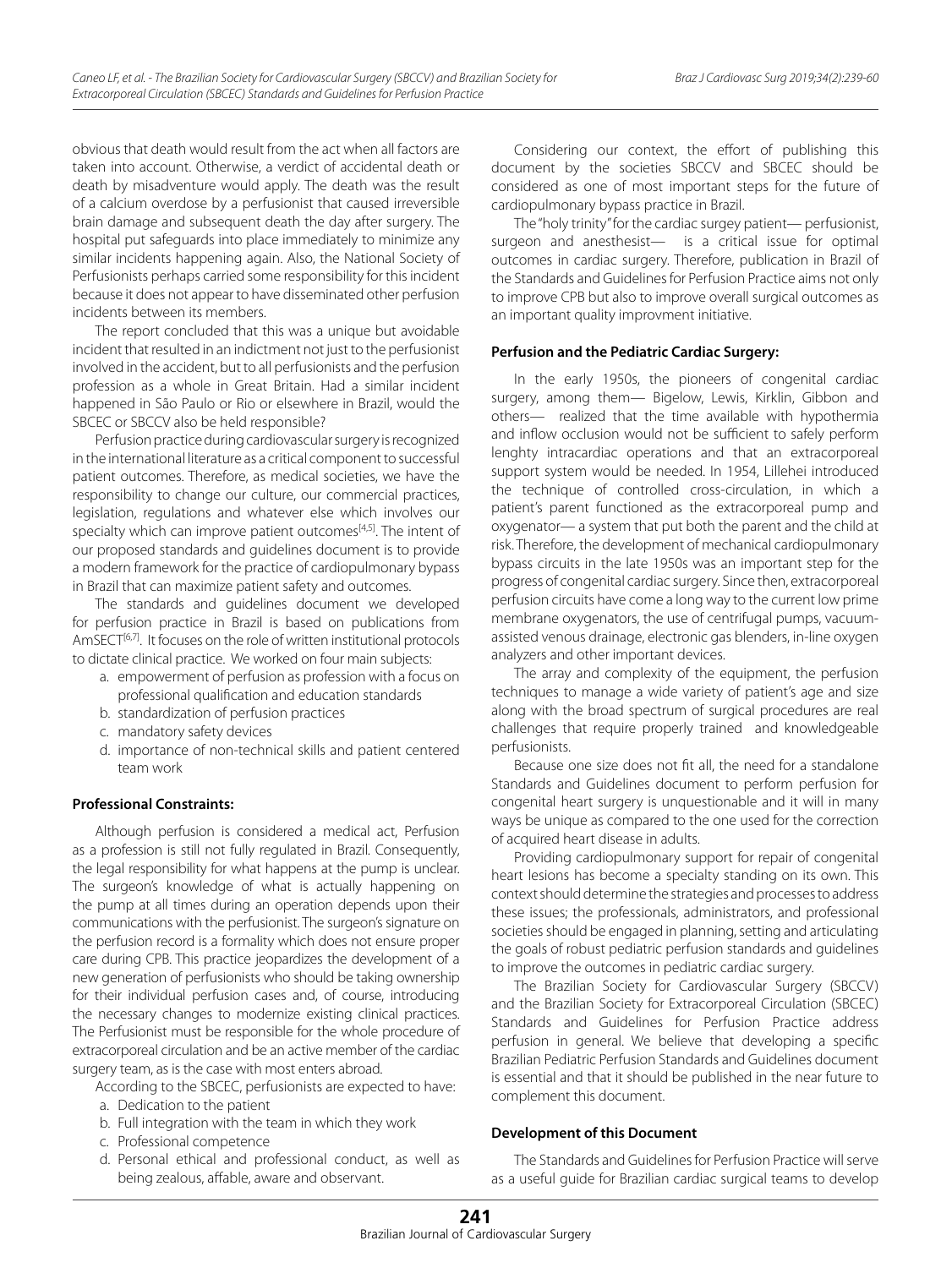institution-specific protocols aimed at improving the reliability, safety, and effectiveness of cardiopulmonary bypass. We are aware that the development of a Standards and Guidelines for Perfusion document alone will not change patient care or outcomes. Safe, reliable, and effective care will be best served through the implementation of institutional protocols based on these standards. SBCCV/SBCEC's Standards and Guidelines for Perfusion Practice reflect the changing landscape for perfusion leading to the safe and optimal provision of cardiopulmonary bypass for our patients as well as a working team-based environment that is supportive of these policies.

We preferred to name this document "Standards and Guidelines for Perfusion Practice" because this terminology is contemporary and coincides with the language used by other professional medical societies, including AmSECT<sup>[8]</sup>.

The SBCCV/SBCEC Standards and Guidelines for Perfusion Practice: 2018 is primarily based on a previous document developed by AmSECT, through its Perfusion Quality Committee. Initially, AmSECT developed a draft standard for perfusion entitled the "Essentials for Perfusion Practice, Clinical Function: Conduct of Extracorporeal Circulation," which was originally endorsed by the membership in 1993<sup>[9]</sup>, and then reviewed and revised on a number of occasions<sup>[10-12]</sup>. In 2011, the AmSECT Board of Directors (BOD) asked the International Consortium for Evidence-Based Perfusion (ICEBP) subcommittee to review and update the "Essentials and Guidelines" document. The ICEBP conducted a careful review and critique of the document as well as its relevance and purpose, given the focus on patient safety and surgical outcomes. This initiative resulted in a revised joint document entitled, the Report from AmSECT's, International Consortium for Evidence-Based Perfusion American Society of ExtraCorporeal Technology Standards and Guidelines for Perfusion Practice: 2013<sup>[13]</sup>. It was developed as an outgrowth of marrying evidence-based practices from the literature with an understanding of the context in which care is currently provided. Quite notably at the same time, the Minimum Standards for Perfusion Practice in Brazil document was developed as an outgrowth of ongoing collaboration with the International Quality Improvement Collaborative for Congenital Heart Surgery (IQIC) which is managed from Boston Children's Hospital and overseen by an international steering committee. Adoption of the Minimum Standards for Perfusion Practice in Brazil document will empower perfusionists to effect change at their institution by working towards practice standards endorsed by their national organizations including minimum safety devices for all cardiopulmonary bypass cases, monitoring devices to help assess the adequacy of perfusion, and promotion of a teambased appoach for the care of cardiac surgical patients. Our vision to improve perfusion practice, and thus patient outcomes, is for the minimum standards to be adopted as soon as possible by Brazilian cardiac surgery teams with the comprehensive list of AmSECT standards phased in as soon as practial given the constraints discussed previously.

Following translation to Portuguese and critical review by colleagues, this final document was presented to the SBCCV and SBCEC for their steering commitiee aproval. A majority of the members of the steering commities of both societies voted to

accept this document as an official position for the Standards and Guidelines for Perfusion Practice in Brazil. Both documents are included in this manuscript. The SBCCV and SBCEC endorse this comprehensive report and strongly recommend implementation.

## **Minimum Standards for Perfusion Practice in Brazil:**

Seven standards were identified as the minimum recomendation for perfusion practice. The SBCCV and SBCEC considers these seven standards as mandatory for all cardiac surgical centers (Appendix 1).

# **SBCCV/SBCEC Comprehensive Standards and Guidelines for Perfusion Practice in Brazil:**

The Perfusion Standards listed in Appendix 2 have been modified and adapted to the Brazilian regulatoy agencies' policies and recommendations, by taking The American Society of ExtraCorporeal Technology (AmSECT) Standards and Guidelines as a model<sup>[7]</sup> and translated to Portuguese. The final document consists of 15 areas of practice including 50 Standards and 38 Guidelines (Appendix 1) with the first standard focusing on the development of institutional protocols to support their implementation and use. Each institution must commit to working towards implementing all standards for patients undergoing cardiovascular surgery.

#### **Terminology**

The SBCCV and SBCEC would like to point out that cardiac surgery clinicians must understand the terminology used in this report. The meanings of these words, as described in the AmSECT publications, are listed below in order to facilitate understanding and adoption of the Standards and Guidelines<sup>[7]</sup>:

**Standards:** practices, technology, and/or conduct of care that institutions shall meet to fulfill the minimum requirements for cardiopulmonary bypass

**Guidelines:** recommendation that should be considered and may assist in the development and implementation of protocols

**Protocols:** an institution-specific written document, derived from professional standards and guidelines, which contains decision and treatment algorithms

In this document, the word **shall** is used to indicate a **mandatory** requirement

In this document, the word **should** is used to indicate a **recommendation**

In this document, the term **surgical care team** is used to indicate the components of the system: surgeon, anesthesiologist, perfusionist, nurse, and technicians

# **CONCLUSION**

The SBCCV and SBCEC both recognize the vital need for cultural and clinical changes in the application of cardiopulmonary bypass in Brazil. Cardiac surgery centers must adopt the Minimum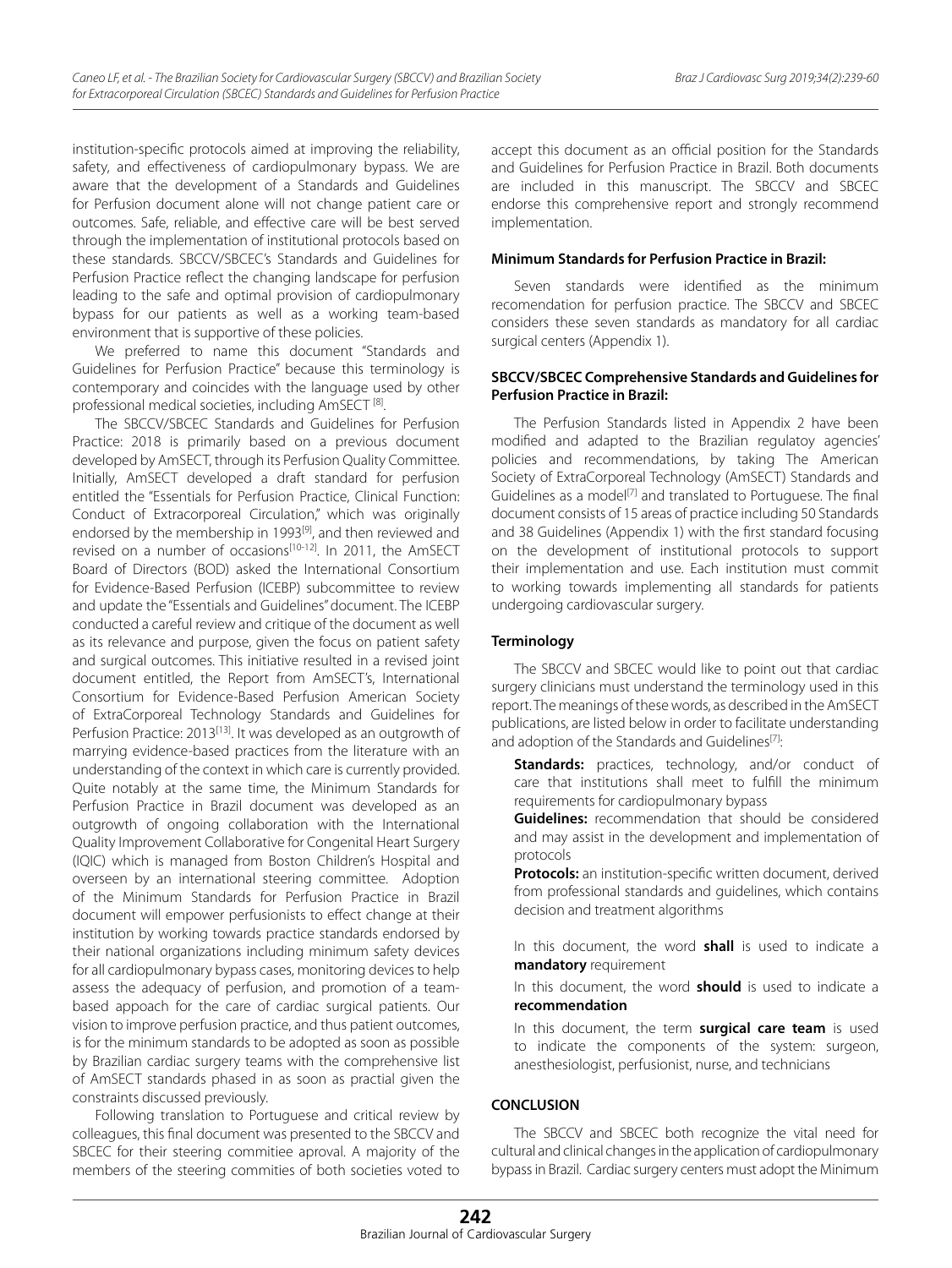Standards For Perfusion Practice in Brazil as soon as possible and work towards adopting the Comprehensive Standards and Guidelines for Perfusion Practice in Brazil moving forward. Ultimately, a team-based approach utilizing nationally endorsed standards will help ensure safe and optimal cardiopulmonary bypass for all our patients and improve outcomes for the complex population we serve.

#### **ACKNOWLEGDEMENTS**

The DECAM/SBCCV and SBCEC would like to thank AmSECT for graciously allowing us to use their pioneering efforts as we work to improve perfusion practice in Brazil. Furthermore, the authors would like to thank Robert Baker, Chair of the International Consortium for Evidence Based Perfusion (ICEBP) Executive Committee for his review of this document and expert opinion as we developed this manuscript.

# **REFERENCES**

- 1. Norwood WI. Our roots, our future. World J Pediatr Congenit Heart Surg. 2010 Apr;1(1):127-31. doi: 10.1177/2150135109360814.
- 2. Norwood WI Jr. Reply to comment on "our roots, our future". World J Pediatr Congenit Heart Surg. 2010 Oct;1(3):412. doi: 10.1177/2150135110381793.
- 3. Gritten M. Incident root cause analysis report into the adverse incident that lead to the death of a pediatric cardiac surgery patient at United Bristol Healthcare NHS Trust on 27 May 2005 [Internet]. London: Society of Clinical Perfusion Scientists of Great Britain & Ireland; 2007 [cited 2019 Feb 08]. 53 p. Available from: http://www.scps.org.uk/pdfs/ GrittenReport.pdf.
- 4. Matte GS. Global outreach to improve the provision of cardiopulmonary bypass for patients with congenital heart disease. Artif Organs. 2019 Jan;43(1):14-16. doi: 10.1111/aor.13374.
- 5. Caneo LF, Matte GS, Guimarães DP, Viotto G, Mazzeto M, Cestari I, et al. Functional Performance of Different Venous Limb Options in Simulated Neonatal/Pediatric Cardiopulmonary Bypass Circuits. Braz J Cardiovasc Surg [Internet]. 2018 Jun [cited 2019 Feb 19];33(3):224-32. Available from: http://dx.doi.org/10.21470/1678-9741-2018-0074.
- 6. Leirner AA, Puig LB. Brazilian pioneers in artificial organs and heart surgery. Artif Organs. 2012 Jan;36(1):11-5. doi: 10.1111/j.1525- 1594.2011.01426.x.
- 7. SBCEC: Sociedade Brasileira de Circulação Extracorpórea. Normas Brasileiras para o Exercício da Especialidade de Perfusionista em Circulação Extracorpórea [Internet]. Campinas (SP): SBCEC; 2017 [cited 2018 Feb 08]. 54 p. Available from: http://www.sbcec.com.br/br/images/ pdf/normas\_brasileiras\_cec.pdf
- 8. American Society of ExtraCorporeal Technology Standards and Guidelines for Perfusion Practice [Internet]. Chicago (IL): American Society of ExtraCorporeal Technology; c2017 [cited 2019 Feb 08]. 52 p. Available from: http://www.theaacp.com/wp-content/ uploads/2017/11/AmSECT\_Perfusion\_SG\_legal\_ICEBP\_final\_2017.pdf
- 9. American Society of Extra-Corporeal Technology. Members accept essentials; approve revised code of ethics. Perfusion Life. 1993;10:14.
- 10. Kurusz M. Standards of practice in perfusion. Perfusion. 1994 May;9(3):211-5.
- 11. Hill AG, Kurusz M. Perfusion standards and guidelines. Perfusion. 1997 Jul;12(4):251-5.
- 12. Kurusz M. Standards update on perfusion equipment and practice. Perfusion. 2005 Jul;20(4):205-8.

13. Baker RA, Bronson SL, Dickinson TA, Fitzgerald DC, Likosky DS, Mellas NB, et al. Consortium for Evidence-Based Perfusion: American Society of Extracorporeal Technology Standards and Guidelines for Perfusion Practice: 2013. J Extra Corpor Technol. 2013 Sep;45(3):156-66.

# **RELEVANT PUBLICATIONS**

- American Society of ExtraCorporeal Technology [Internet]. American Society of ExtraCorporeal Technology Standards and Guidelines for Perfusion Practice 5/23/2017) [Internet]. Chicago (IL): American Society of ExtraCorporeal Technology; c2019 [cited 2019 Feb 08]. Available from: http://www. amsect.org/p/cm/ld/fid=1617
- SBCEC: Sociedade Brasileira de Circulação Extracorpórea. Normas Brasileiras para o Exercício da Especialidade de Perfusionista em Circulação Extracorpórea [Internet]. Campinas (SP): SBCEC; 2017 [cited 2018 Feb 08]. 54 p. Available from: http://www.sbcec.com.br/br/images/pdf/ normas\_brasileiras\_cec.pdf
- American Society of Extra-Corporeal Technology. Perfusion practice survey, September, 1993. Perfusion Life. 1994;11:42–5.
- American Society of Extra-Corporeal Technology. Guidelines for perfusion practice. Perfusion Life. 1995;12:20–2.
- American Society of Extra-Corporeal Technology. Members accept essential: approve revised code of ethics. Perfusion Life. 1993; 10:14.
- The Society of Clinical Perfusion Scientists of Great Britain and Ireland, The College of Clinical Perfusion Scientists of Great Britain and Ireland. Standards of Practice Document [Internet]. Chicago (IL): American Society of ExtraCorporeal Technology; c2019 [cited 2019 Feb 08]. Available from: http://www.scps.org.uk/index.php?option=com\_ content&task=view&id=25&Itemid=40
- The Society of Clinical Perfusion Scientists of Great Britain and Ireland, The College of Clinical Perfusion Scientists of Great Britain and Ireland. Code of Practice Document [Internet]. Chicago (IL): American Society of ExtraCorporeal Technology; c2019 [cited 2019 Feb 08]. Available from: http://www.scps.org.uk/index.php?option=com\_ content&task=view&id=34&Itemid=40
- National Library of Medicine (US), National Institutes of Health (US). Collection Development Manual: standards and guidelines [Internet]. Bethesda (MD): National Library of Medicine (US), National Institutes of Health (US); 2004 [cited 2019 Feb 08]. Available from: "http://www.nlm.nih.gov/tsd/ acquisitions/cdm/formats46.htm"www.nlm.nih.gov/tsd/ acquisitions/cdm/formats46.html

# **Appendix 1**

# **Minimum Standards for Perfusion Practice in Brazil**

**Minimum Standard 1:** Perfusion practice must be guided by a written set of policies developed within the institution and approved by physician leadership. (See also Comprehensive Standard 1).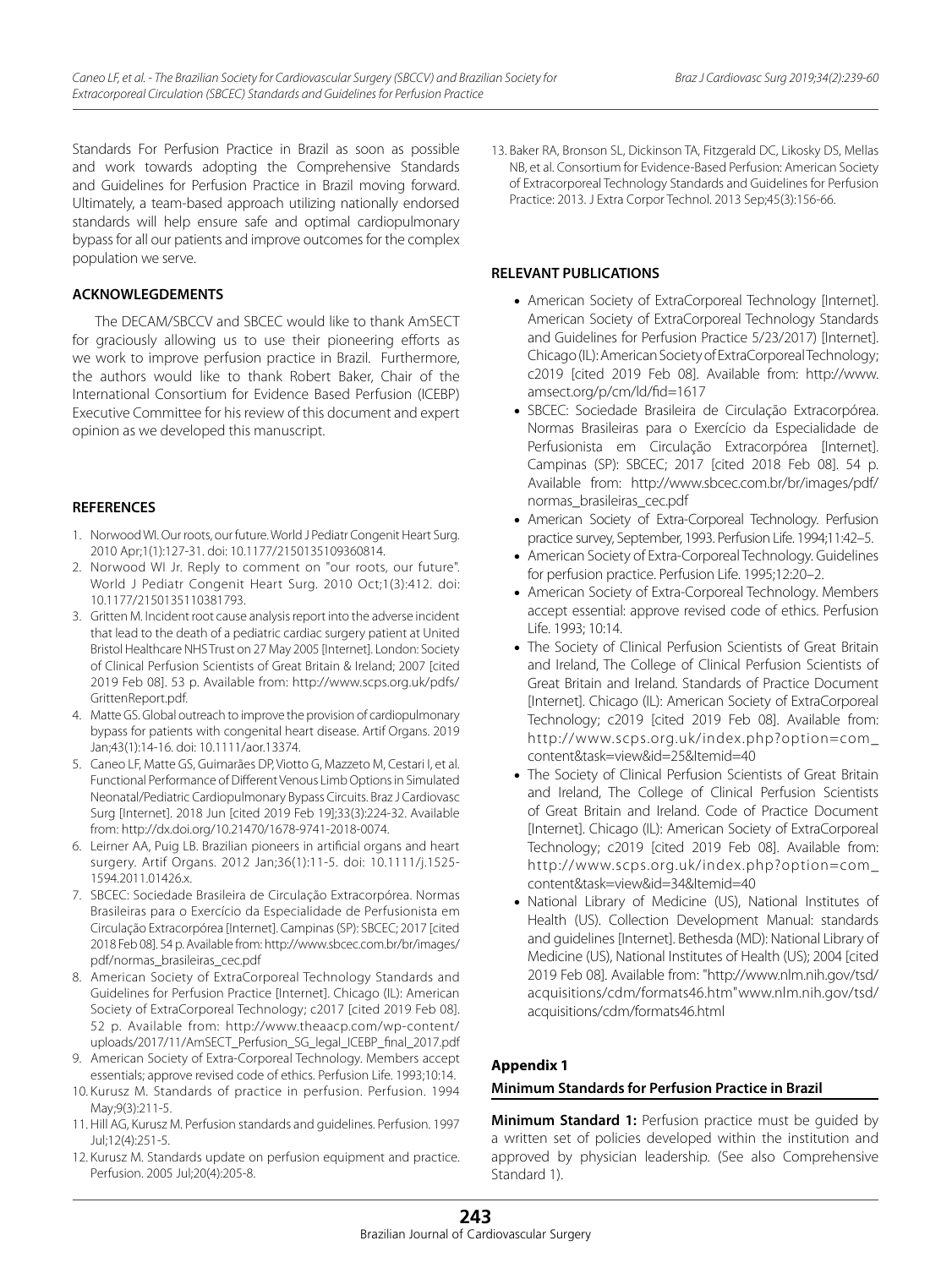**Minimum Standard 2:** Each perfusionist must be adequately trained through a defined education process. Staff must participate in annual continuing education activities and institutional based quality improvement programs. (See also Comprehensive Standards 2 and 13).

**Minimum Standard 3:** The care team must discuss the bypass plan before incision; anticoagulation plan and target ACT values, pump flows, hematocrit management, target temperature, myocardial protection plan, blood gas management, blood pressure goals, etc. Closed-loop communication must be used during the procedure. The care team must have realtime multidisciplinary discussion regarding all concerns during bypass (*i.e.*, blood pressure too low, poor venous drainage, falling NIRS, need for blood product transfusion, etc.). (See also Comprehensive Standards 1, 3, 5, 8 and 12).

**Minimum Standard 4:** Perfusion equipment must be maintained by qualified personnel. An appropriately sized selection of equipment and standardized disposables must be used for each patient with back-up equipment available. Back-up supplies of cannulae and connectors, etc., must be located next to the primary perfusionist in the OR. The bypass circuit must be set-up on the heart-lung machine before the patient arrives in the operating room. (See also Comprehensive Standards 6 and 14).

**Minimum Standard 5:** The perfusion record must include sufficient timed data to reconstruct a bypass run, include the prebypass checklist and list the products used for the case. The perfusion record must be part of part of the patient's medical record. (See also Comprehensive Standards 3,4, 5, 7, 8, 9 and 12).

**Minimum Standard 6:** The follow monitoring and safety devices must be used for all patients; patient and circuit temperature probes, reservoir level sensor, bypass system and cardioplegia temperature and pressure, an arterial line filter, flow probe, one-way valve on the vent line, back-up oxygen supply, SvO2 monitoring and a hand crank. The following items should be considered for every case: NIRS monitoring and bubble detection. Servoregulation must be utilized where available. Blood gases must be verified on a defined schedule. (See also Comprehensive Standards 6, 7, 10 and 11).

**Minimum Standard 7:** The perfusion team must have adequate storage space near the operating theater for back-up and emergency supplies. A comfortable chair which allows for close monitoring of the perfusion circuit should be available to the perfusoinist during bypass. (See also Comprehensive Standard 14).

#### **Appendix 1**

# **Padrões Mínimos para a Prática de Perfusão no Brasil**

**Minimum Standard 1:** As práticas de perfusão devem ser orientadas por um conjunto de políticas desenvolvidas dentro da instituição, disponíveis na forma escrita e aprovadas pelo)a) chefe da equipe cirúrgica (para mais detalhes, veja Comprehensive Standard 1).

**Minimum Standard 2:** Cada perfusionista deve ser treinado adequadamente em um processo de formação definido. Toda a equipe de perfusionistas deve participar das atividades anuais de educação continuada e dos programas de melhoria de qualidade da instituição (para mais detalhes, veja Comprehensive Standards 2 e 13).

**Minimum Standard 3:** A equipe cirúrgica deve discutir o plano de perfusão antes da incisão na pele, assim como anticoagulação e valores de TCA alvo, fluxos de perfusão, hematócrito alvo e política transfusional, temperatura alvo, estratégia de proteção miocárdica e manuseio da pressão arterial. A comunicação em alça fechada (*closed loop*) deve ser usada durante todo o procedimento. A equipe deve promover uma discussão multidisciplinar em tempo real sobre todas as preocupações durante a circulação extracorpórea (ou seja, pressão arterial muito baixa, dificuldade com a drenagem venosa, queda dos valores da oximetria cerebral não invasiva – near-infrared spectroscopy – NIRS, necessidade de hemoderivados, dentre outras) (para mais detalhes, veja Comprehensive Standards 1, 3, 5, 8 e 12).

**Minimum Standard 4:** A manutenção do equipamento de perfusão deve ser realizada por pessoal qualificado. A escolha adequada dos equipamentos necessários e dos descartáveis padronizados em protocolo institucional deve ser realizada para cada paciente, assim como um equipamento de reserva deve estar disponível para a perfusão. Os suprimentos e componentes descartáveis do circuito (cânulas e conectores etc.) em duplicidade devem estar localizados o mais próximo possível do perfusionista responsável pelo caso, preferencialmente na sala de cirurgia. O circuito de circulação extracorpórea (CEC) deve ser montado na máquina de CEC antes que o paciente chegue à sala de operação (para mais detalhes, veja Comprehensive Standards 6 e 14).

**Minimum Standard 5:** A ficha (registro) de perfusão deve incluir dados suficientes para reconstruir a perfusão por inteiro, incluindo um checklist pré-CEC e contendo todas as drogas e descartáveis utilizados para a condução do caso. A ficha de perfusão deve ser parte do prontuário médico do paciente e deve ser anexada a ele. Uma cópia deve ser mantida com a equipe de perfusão (para mais detalhes, veja Comprehensive Standards 3, 4, 5, 7, 8, 9 e 12).

**Minimum Standard 6:** Os seguintes dispositivos de monitoração e segurança devem ser utilizados para todos os pacientes: sensores de temperatura no paciente, no circuito venoso e arterial e na cardioplegia; sensor de nível de reservatório; sensor de bolhas; sistema de pressão na linha arterial e na linha de infusão da cardioplegia; filtro de linha arterial; fluxômetro na linha arterial; válvula unidirecional na linha aspiração da aorta/ átrio esquerdo; cilindro de oxigênio de reserva; equipamento de monitoração da SvO2; monitor de oximetria cerebral contínua (NIRS); detector de bolhas e "*hand cranck*" para manuseio manual da bomba arterial. A servorregulação deve ser utilizada sempre que disponível. Os gases no sangue devem ser verificados em uma rotina predefinida em protocolo (para mais detalhes, veja Comprehensive Standards 6, 7, 10 e 11).

**Minimum Standard 7:** A equipe de perfusão deve ter espaço de armazenamento adequado perto da sala de cirurgia para suprimentos de emergência. Uma cadeira confortável que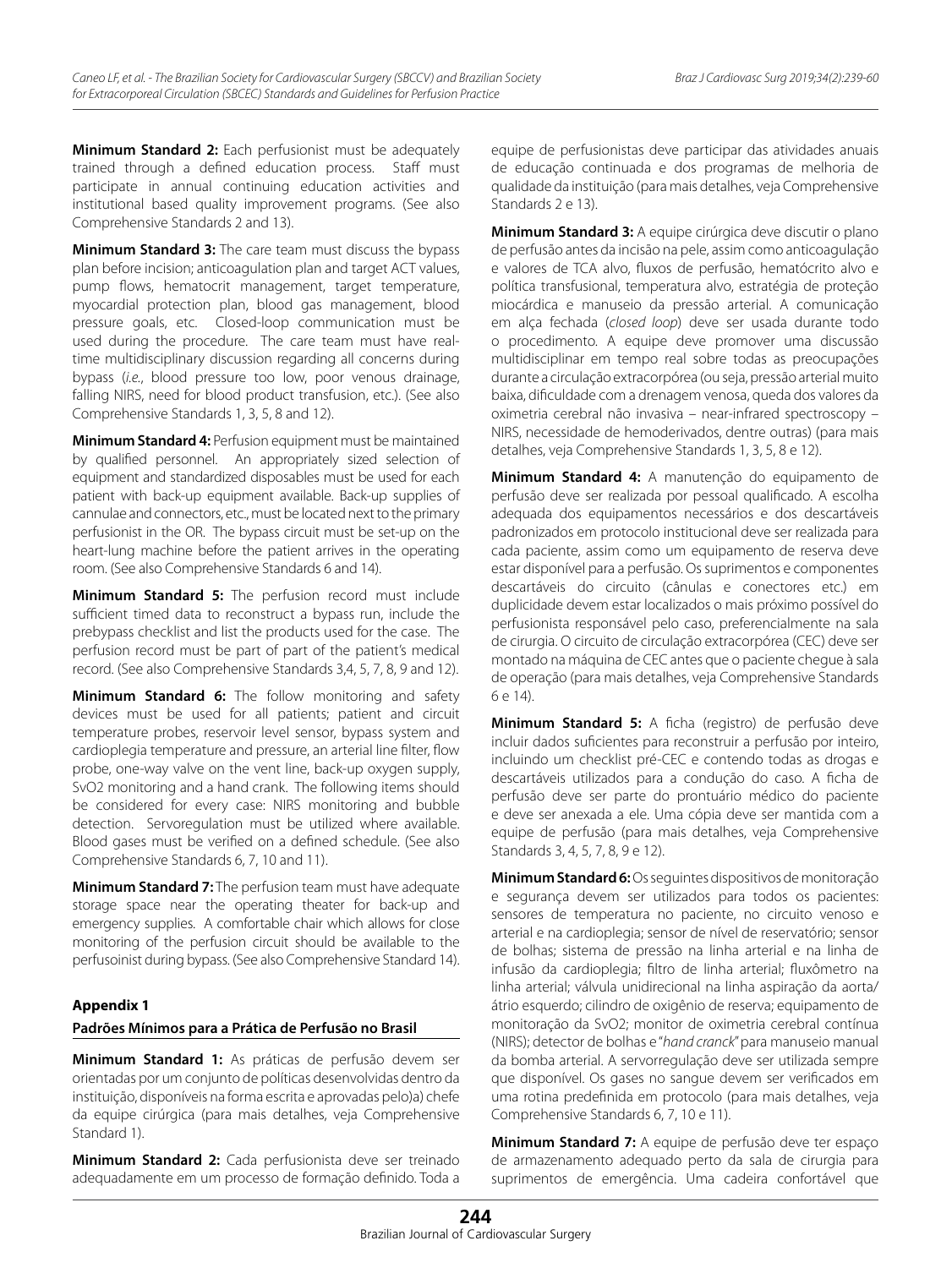permita um monitoramento próximo do circuito de perfusão deve estar disponível durante a perfusão (para mais detalhes, veja Comprehensive Standard 14).

## **Appendix 2**

#### **SBCCV/SBCEC Comprehensive Standards and Guidelines for Perfusion Practice in Brazil\***

#### **Standard 1: Development of Institutionally based Protocols**

**Standard 1.1:** As a mechanism for applying each standard to clinical practice, an institution or service provider shall develop and implement an operating procedure (protocol) for each of the standards.

**Standard 1.2:** The protocol shall be:

- Approved by the Chairman of Cardiac Surgery, or his or her designee, Director of Perfusion or equivalent, and other relevant clinical governance committees if available.
- Reviewed and revised annually or more frequently when deemed necessary.

**Guideline 1.1:** Deviation from protocol may be at the discretion of the Surgical Care Team and should be documented in the perfusion record.

#### **Standard 2: Qualification, Competency, and Support Staff**

**Standard 2.1:** Extracorporeal circulation should only be performed by a professional trained among the professions recognized by SBCEC and SBCCV as competent to carry out the procedure; have a post-graduate degree recognized by the Brazilian Ministry of Education (MEC) with minimum workload described in article 12 of the Brazilian Standards for the Exercise of the Specialty of Perfusionist in Extracorporeal Circulation or SBCEC Specialist Degree<sup>[1]</sup>, validated by this society; or professionals who fall within the sole paragraph of Article 2 of the aforementioned Standard.

**Standard 2.2:** Perfusionist competency shall be assessed annually to evaluate compliance with departmental protocols.

**Standard 2.3:** The perfusionist shall attend, participate, and engage in perfusion-related continuing education courses on an annual basis.

**Standard 2.4:** Support staff shall be available on-site to assist the primary perfusionist during CPB procedures.

**Guideline 2.1:** An individual graduating from an accredited perfusion education program should complete all requirements for the Sociedade Brasileira de Circulação Extracorpórea (SBCEC) certification.

**Guideline 2.2:** A standardized process should be developed and followed to identify, orient, and educate support staff to ensure they have general knowledge of the duties performed by the perfusionist, flow of the operation, and location of primary and ancillary items required during CPB. Support staff may include a perfusionist, nursing, technical, or nontechnical staff.

**Guideline 2.3:** A standardized process to educate, train, and to evaluate annually perfusion staff should be developed and followed.

**Guideline 2.4:** It is recommended any perfusion procedure be conducted by two perfusionists, ensuring a better procedural safety.

**Guideline 2.5:** Use of Personal Protective Equipment: The perfusionist should use Personal Protective Equipment (PPE), such as masks, goggles and procedure gloves while conducting CPB. Gloves should be changed after drawing a blood sample, blood products administrtion and manipulation (blood bag) or whenever exposed to a blood splash $[3]$ .

#### **Standard 3: Perfusion Record**

**Standard 3.1:** The perfusion record (written and/or electronic) for each CPB procedure shall be included as part of the patient's permanent medical record. The perfusion record shall be maintained and stored according to institution policy for retaining patient medical records.

**Standard 3.2:** The record shall include:

- • Patient information including demographics and preoperative risk factors (Appendix A)
- • Information sufficient to accurately describe the procedure, personnel, and equipment (Appendix B).
- • Patient physiological parameters documented at a frequency determined by institutional protocol (Appendix C).
- Blood gas and anticoagulation monitoring results (Appendix D).
- Signature of the perfusionist (and all relief perfusionists) performing the procedure.

**Guideline 3.1:** There should be perfusion (writing and/or electronic) record for each performed CPB procedure. The perfusion record must include a free text space for recording comments, including verbal orders given by the medical staff, including verbal orders given by the supervising physician.

**Guideline 3.2:** The perfusion record should include the signatures of the physician(s) providing oversight for the CPB procedure.

**Guideline 3.3:** Raw data (*e.g*., blood flow, pressure, and temperature values) contained in electronic perfusion databases should be stored for a time period in accordance with your institution's policy for retaining electronic patient medical records.

\***Note**: "The SBCCV/SBCEC Comprehensive Standards and Guidelines for Perfusion Practice in Brazil have been modified and adapted, following Brazilian regulatory agencies' policies and recommendation, from The American Society of Extracorporeal Technology (AmSECT) Standards and Guidelines[2] and translated to Portuguese"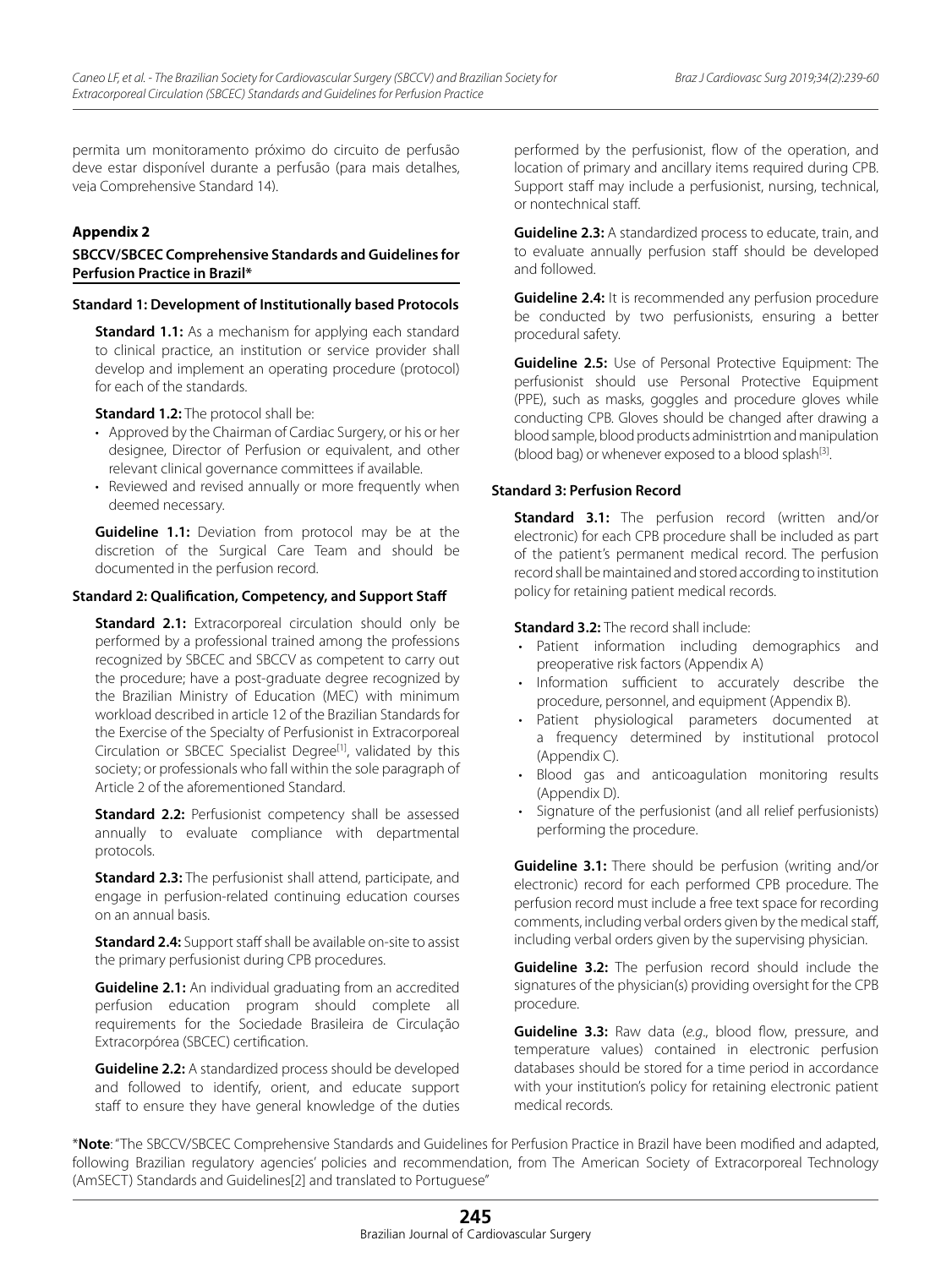## **Standard 4: Checklist**

**Standard 4.1:** The perfusionist shall use a checklist for each CPB procedure<sup>[4]</sup>.

**Standard 4.2:** Checklists shall be included as part of the patient's permanent medical record.

**Guideline 4.1:** The perfusionist should use checklists in a read-verify manner where critical steps that should have been performed are confirmed<sup>[4]</sup>. Completion of the checklist should be performed by two people, one person being the primary perfusionist responsible for operation of the heart lung machine during the intraoperative period. In services where there is no availability of another professional perfusionist, a systematic routine of checking the items contained in the checklist should be adopted, in order to minimize the occurrence of adverse events.

**Guideline 4.2:** The perfusionist should use a checklist throughout the entire perioperative period (*e.g.*, setup, prebypass, initial onset of bypass, before cessation of bypass, postbypass, and/or any return to bypass).

**Guideline 4.3:** The perfusionist should use a checklist for other ancillary perfusion services (*e.g.*, cell salvage, intra-aortic balloon pump, extracorporeal membrane oxygenation).

# **Standard 5: Communication**

**Standard 5.1:** A patient-specific management plan for the CPB procedure shall be prepared and communicated to the surgical team either during the preoperative briefing or before beginning the procedure<sup>[5]</sup>.

**Guideline 5.1:** The use of cellular telephone technology in the operating room should be avoided, since it is a distracting factor and predispose the patient to the risk of contamination by potentially infectious bacteria, compromising the quality and safety of the health assistance. When their use is unavoidable, the devices must be pre-sanitized according to the institution protocol for infection control $[6-8]$ .

**Guideline 5.2:** Protocol-driven communication (*e.g*., closedloop) should be used to acknowledge verbal commands, verify the content, and reduce ambiguity<sup>[9-11]</sup>.

**Guideline 5.3:** The primary perfusionist should participate in the postprocedure debrief with the surgical team.

#### **Standard 6: Safety Devices**

**Standard 6.1:** Pressure monitoring of the arterial line, cardioplegia delivery systems, and venous reservoir (when vacuum assisted venous drainage is used) shall be used during CPB procedures.

- • The pressure monitor shall be either servoregulated to control the arterial/cardioplegia pump or to allow interruption to the arterial/cardioplegia flow.
- The pressure monitor shall include an audible and visual alarm.

**Standard 6.2:** A bubble detector shall be used during CPB procedures.

- The gross/macrobubble detector shall be used to control the arterial pump or to allow interruption of the arterial blood flow.
- The detector system shall include an audible and visual alarm and be positioned according to manufacturer instructions for use to enable timely identification and action.

**Standard 6.3:** A level sensor shall be used during CPB procedures using a (hard-shell) reservoir.

- The level sensor shall be either servo-regulated to control the arterial pump or to allow interruption of the arterial blood flow.
- The level sensor shall include an audible and visual alarm and be positioned according to the manufacturer's instructions to allow an appropriate reaction time and a safe operational volume.

**Standard 6.4:** Temperature monitoring of the arterial outflow from the oxygenator shall be used during CPB procedures.

• The temperature sensor shall include an audible and visual alarm to prevent high arterial outlet temperatures.

**Standard 6.5:** An arterial-line filter shall be used during CPB procedures.

**Standard 6.6:** A one-way valve in the vent line shall be used during CPB procedures.

**Standard 6.7:** A method for retrograde flow avoid- ance when using a centrifugal pump shall be used during CPB procedures.

- • At least one method to prevent retrograde flow shall be used for systems using centrifugal pumps for systemic circulation. Examples of retrograde avoidance systems may include the following:
- One-way flow valves;
- Hard-stop detent controls to prevent accidental reduction in pump speed;
- • Electronically activated arterial line clamps; or
- • A low-speed visual and audible alarm.

**Standard 6.8:** An anesthetic gas scavenge line shall be used whenever inhalation agents are introduced into the circuit during CPB procedures.

**Standard 6.9:** Hand cranks shall be readily available during CPB procedures.

**Standard 6.10:** A back-up gas supply shall be available during CPB procedures.

**Standard 6.11:** A back-up battery supply for the CPB machine shall be available during CPB procedures.

**Guideline 6.1:** A ventilating gas oxygen analyzer should be used during CPB procedures.

**Guideline 6.2:** A level sensor should be used during CPB procedures using a soft-shell reservoir.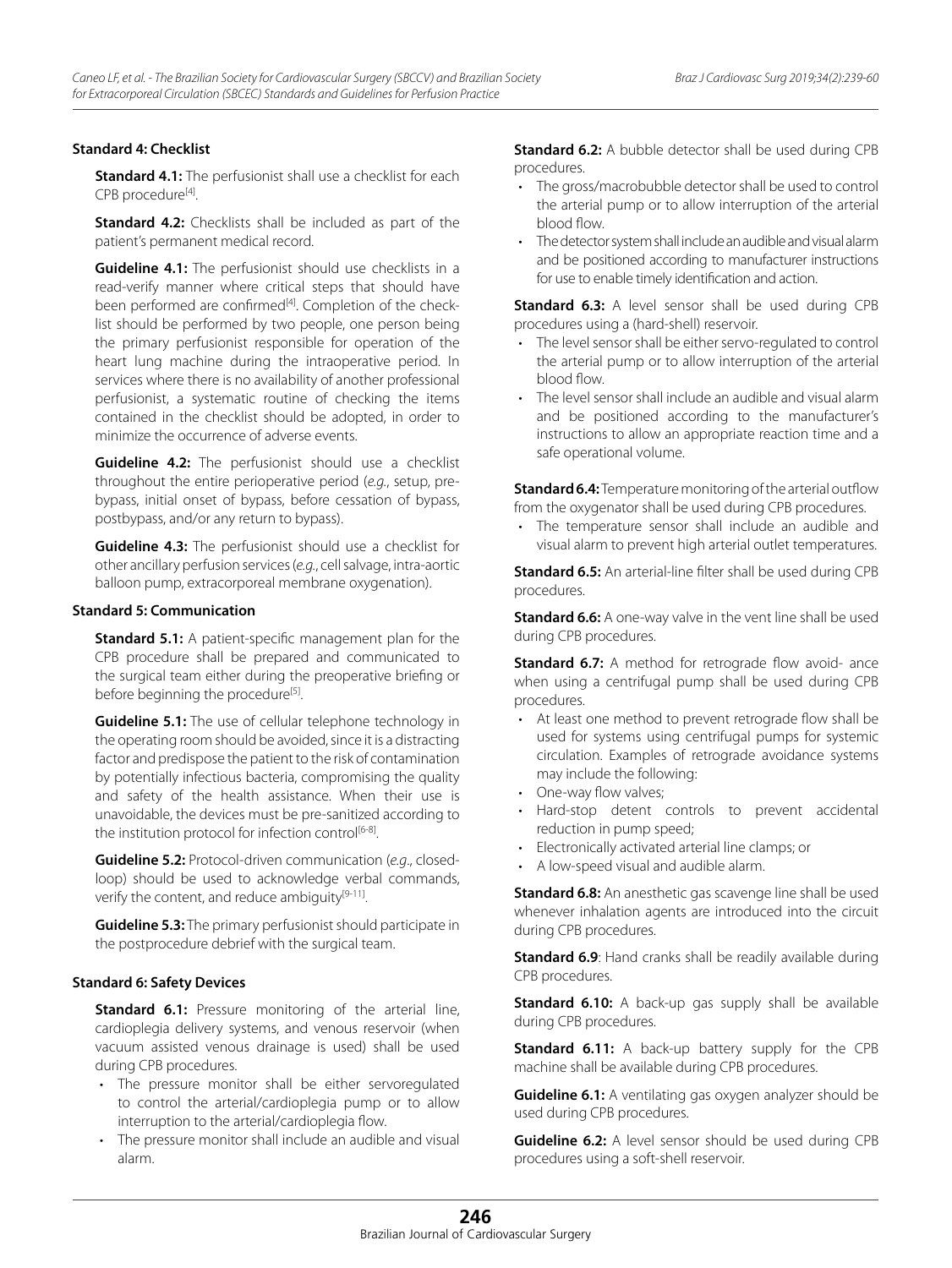- The level sensor should be either servo-regulated to control the arterial pump or to allow interruption of the arterial blood flow.
- The level sensor should include an audible and visual alarm and be positioned according to manufacturer's instructions to allow an appropriate reaction time and a safe operational volume.
- The use of an air bubble detector distal to the outlet can be used as a surrogate level detector.

**Guideline 6.3:** The tubing pack should be provided by the manufacturer "pre-assembled", pre-connected and in a sterile tray separating the circuit that will be used in the surgical field of the one that will be mounted in the heartlung machine (HLM), offering more safety to the perfusion itsef and granting faster circuit assembly.

# **Standard 7: Monitoring (obs: to be performed in conjunction with Standard 3)**

**Standard 7.1:** Patient arterial blood pressure shall be monitored continually during CPB.

**Standard 7.2:** Arterial line pressure shall be monitored continually during CPB.

**Standard 7.3:** Arterial blood flow shall be monitored continually during CPB.

**Standard 7.4:** Cardioplegia dose, delivery method, line pressure (antegrade), coronary sinus pressure (retrograde), and ischemic intervals shall be monitored continually during CPB.

**Standard 7.5:** Patient and device temperatures shall be monitored continually during CPB.

- • Patient (*e.g*., nasopharyngeal, rectal, bladder, esophageal).
- Heart–lung machine (arterial, venous and cardioplegia).
- $\cdot$  Heater cooler (H<sub>2</sub>O temperature).

**Standard 7.6:** Blood gas analyses shall be monitored continually or at regular intervals during CPB (Appendix D).

**Standard 7.7:** Hematocrit (or hemoglobin) shall be monitored continually during CPB.

**Standard 7.8:** Oxygen fraction and gas flow rates shall be monitored continually during CPB (Appendix D).

**Standard 7.9:** The percentage of venous line occlusion of the venous occluder shall be monitored continually during CPB.

**Standard 7.10:** Venous oxygen saturation shall be monitored continually during CPB.

**Guideline 7.1:** Carbon dioxide removal should be monitored continually during CPB.

**Guideline 7.2:** Arterial oxygen saturation should be monitored continually during CPB.

**Guideline 7.3:** The following patient pressures should be monitored during CPB:

• Central venous pressure; and/or

Pulmonary artery blood pressure.

**Guideline 7.4:** Continuous in-line blood gas monitoring should be used during CPB.

**Guideline 7.5:** Cerebral oximetry should be used during CPB.

**Guideline 7.6:** Arterial blood flow should be monitored continually at a point in the CPB circuit where it accurately reflects the flow delivered to the patient during CPB (*e.g.*, distal to intracircuit shunts).

#### **Standard 8: Anticoagulation**

**Standard 8.1:** The perfusionist, in collaboration with the physician-in-charge, shall define the intended treatment algorithm for anticoagulation management (heparin) and an alternative algorithm for when heparin is not suitable, including acceptable ranges for activated clotting time (ACT).

**Standard 8.2:** The perfusionist shall work closely with the surgical care team to monitor and treat the patient's anticoagulation status before, during, and after the CPB period.

**Guideline 8.1:** The surgical care team should determine the target ACT by considering relevant factors, including variability in the measurement of ACT attributed to the device's performance characteristics.

**Guideline 8.2:** Patient-specific initial heparin dose should be determined by one of the following methods:

- • Weight;
- Dose-response curve (automated or manual);
- Blood volume; or
- Body surface area.

**Guideline 8.3:** Anticoagulation monitoring should include the testing of ACT. Additional monitoring tests may include:

- • Heparin level measurement, *e.g.*, heparin/protamine titration or unfractionated heparin level;
- Partial thromboplastin time;
- Thromboelastograph;
- Thrombin time: and/or
- Anti-Xa

Any point-of-care (POC) device should be used under the hospital clinical laboratory policies. The Clinical Laboratory Director is responsible for all POCs tests performed within the institution. The clinical laboratory should provide documented standard procedures to all sites using POC devices for guidance on its pre-analytical, analytical and post-analytical phases, including:

- a. systematic recording and release of interim results;
- b. procedure for potentially critical lab test results;
- c. systematic review of results and release of reports by qualified professional.

The clinical laboratory should keep records for the quality control program as well as the standards procedures to perform them. The clinical laboratory should promote and maintain records of its ongoing users' education process for POC equipments<sup>[12]</sup>.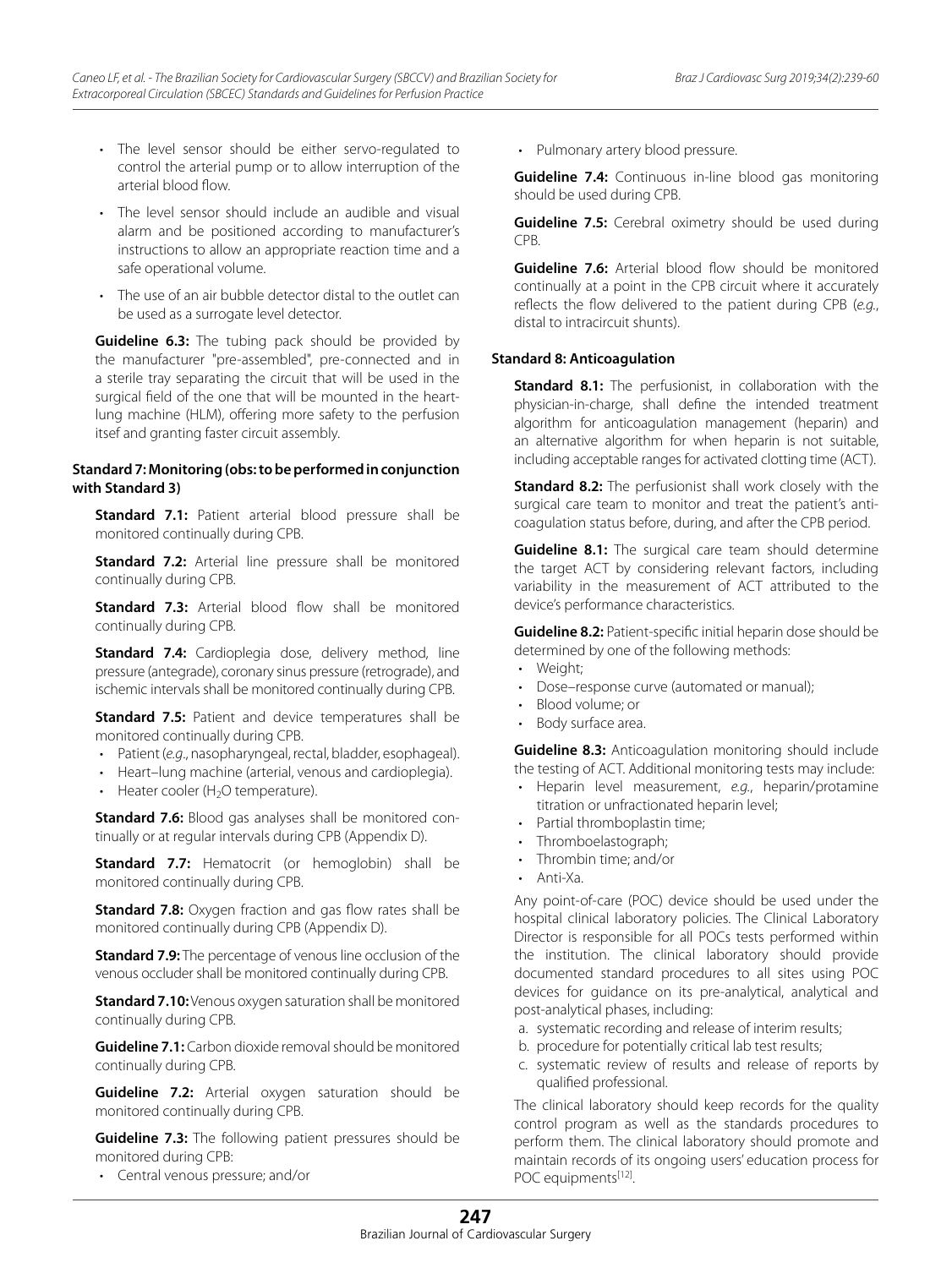**Guideline 8.4:** Additional doses of heparin during CPB should be determined by using an ACT and/or heparin/ protamine titration. Note: in patients requiring longer CPB times (>2 to 3 hours), maintenance of higher and/or patient-specific heparin concentrations during CPB may be considered to reduce hemostatic system activation, reduce consumption of platelets and coagulation proteins, and to reduce blood transfusion (Class IIb, Level of evidence B)<sup>[13]</sup>.

**Guideline 8.5:** Heparin reversal should be confirmed by ACT and/or heparin/protamine titration.

# **Standard 9: Blood Management**

**Standard 9.1:** The perfusionist shall participate in efforts to minimize hemodilution and avoid unnecessary blood transfusions[13].

**Standard 9.2:** The perfusionist shall minimize the CPB circuit size to reduce prime volume<sup>[13]</sup>.

**Standard 9.3:** The perfusionist shall calculate and communicate to the surgical team before initiating CPB a patient's predicted postdilutional hemoglobin or hematocrit.

**Guideline 9.1:** Blood management efforts should include the following<sup>[13]</sup>:

- • Participate in preoperative briefings (discussions) with the surgical care team (Standard 5.1) regarding transfusion strategies and target hematocrit values.
- Participation in a multidisciplinary blood management team.
- Minimize hemodilution by:
- Matching the size of the CPB circuit to the size of the patient;
- • Autologous priming of CPB circuit, including retrograde arterial and venous antegrade priming;
- • Biocompatible coating on the surface of all CPB components;
- Perioperative blood cell recovery and reinfusion after being appropriately processed; and CPB circuit blood salvage at the end of the procedure.

**Guideline 9.2:** Point-of-care hemostasis monitoring should be used to minimize blood loss.

Monitoring may include:

- International normalized ratio:
- Partial thromboplastin time;
- Prothrombin time:
- Thrombin time:
- Thromboelastography/thromboelastometry;
- • Platelet count; and/or
- Platelet function analysis.

# **Standard 10: Gas Exchange**

**Standard 10.1:** Gas exchange shall be maintained during CPB according to protocol accounting for:

- The individual patient characteristics/risk profile;
- • Oxygenator type, design, and instructions for use; and
- • Blood flow, temperature, and metabolic demand.

**Standard 10.2:** Devices used to measure gas exchange shall be calibrated according to the manufacturer's instructions for use.

**Standard 10.3:** Blood gas analysis shall be performed and recorded according to protocol.

**Guideline 10.1:** Point-of-care testing should be considered to provide accurate and timely information for blood gas analysis<sup>[14]</sup>.

**Guideline 10.2:** Oxygen delivery and consumption calculations should be used to evaluate and optimize gas exchange<sup>[15]</sup>:

Oxygen delivery:  $DO<sub>2</sub> = 10$  CI CaO<sub>2</sub> Oxygen consumption:  $VO_2 = 10$  CI (CaO<sub>2</sub> – CvO<sub>2</sub>)

Where:

CaO<sub>2</sub> (arterial oxygen content) = (Hb x 1.36 x SaO<sub>2</sub>) + (0.0031  $x$  PaO<sub>2</sub>)

and

CvO2 (mixed venous oxygen content) = (Hb x 1.36 x SvO<sub>2</sub>) +  $(0.0031 \times \text{PvO}_2)$ 

 $Cl =$  cardiac index HB = hemoglobin  $PaO<sub>2</sub>$  = partial pressure of oxygen in arterial blood  $PvO<sub>2</sub>$  = partial pressure of oxygen in venous blood  $SaO<sub>2</sub> =$  arterial oxygen saturation

 $SvO<sub>2</sub>$  = venous oxygen saturation

**Guideline 11.1:** Variance from intended and targeted blood flow should be communicated to the physician-in-charge.

**Guideline 11.2:** Appropriate blood flow rate should be determined by evaluation of:

- • Acid base balance
- Base excess:
- Anesthetic level:
- • Arterial blood pressure;
- Cerebral oximetry;
- • Lactate burden; and
- • Oxygen delivery and consumption (refer to Guideline 10.2 for formulae).
- $\cdot$  Venous pO<sub>2</sub>
- Arterial  $pO<sub>2</sub>$
- Hemoglobin concentration
- Arterial oxygen saturation
- Systemic vascular resistance (SVR);
- • Temperature; and
- • Venous oxygen saturation.

# **Standard 12: Blood Pressure**

**Standard 12.1:** The perfusionist, in collaboration with the physician-in-charge, shall define and communicate the intended treatment algorithm for blood pressure management before CPB, including acceptable ranges for blood pressure. Obs: in many circumstances, the physicianin-charge may direct the perfusionist to modify the intended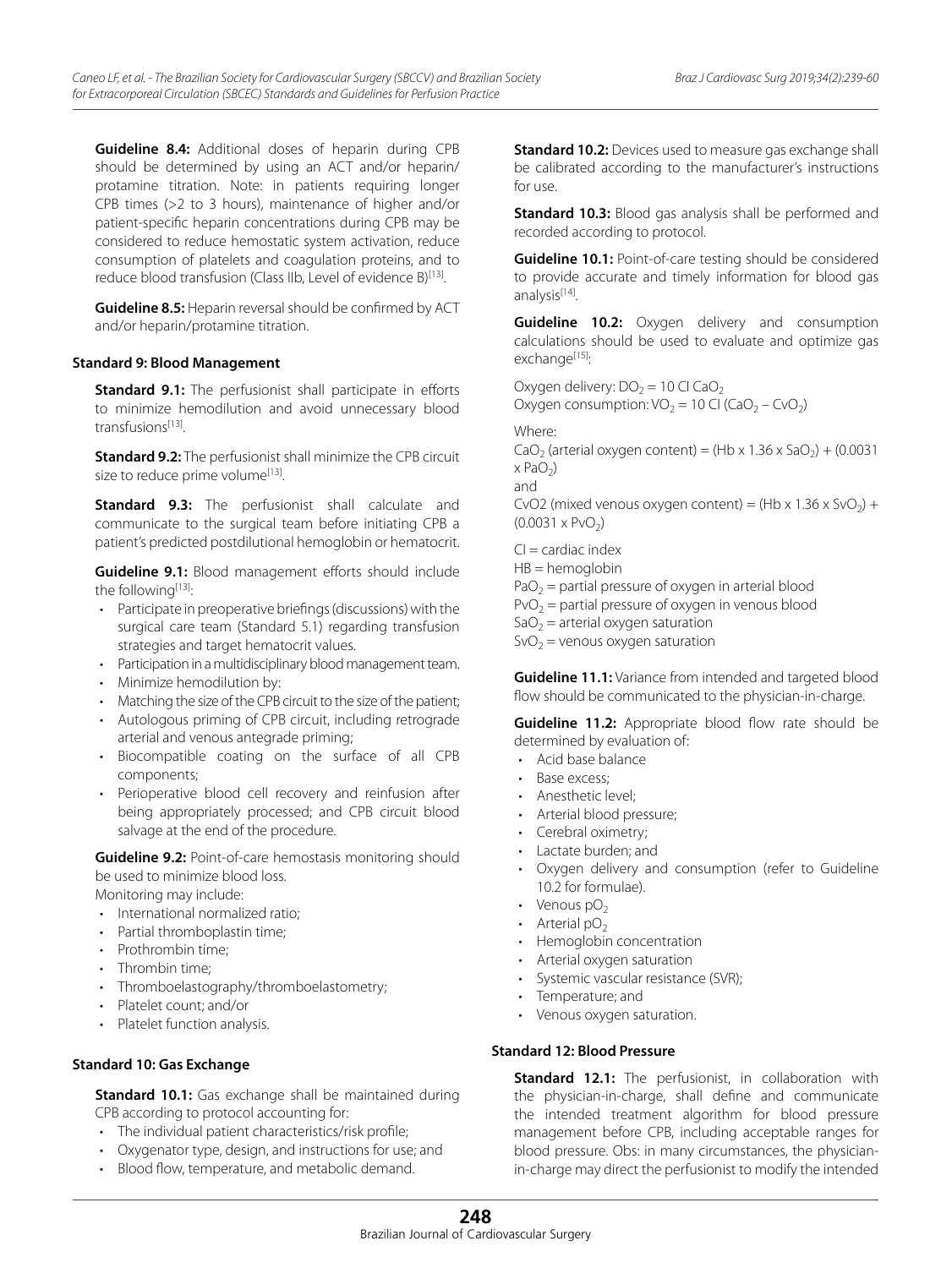blood pressure management to address circumstances occurring during the CPB procedure.

**Standard 12.2:** The perfusionist shall work closely with the surgical care team to maintain blood pressure according to protocol during CPB.

**Guideline 12.1:** Variance from intended and targeted blood pressure should be documented and communicated to the physician-in-charge to allow for changes in the blood pressure management plan.

#### **Standard 13: Quality Assurance and Improvement**

**Standard 13.1:** The perfusionist shall actively participate in both institutional and departmental quality assurance and improvement programs.

**Guideline 13.1**: The perfusionist should collect data regarding conduction of the perfusion through a clinical registry or database.

**Guideline 13.2:** The perfusionist should use this data for quality control and improvement projects<sup>[16,17]</sup>.

**Guideline13.3:** The perfusionist should evaluate the postoperative period of the patient in a standard form (Appendix E), storing data for periodic evaluation of perfusion in his service<sup>[18]</sup>.

**Guideline 13.4:** Specific and periodic meetings should be held in his service for the review of avoidable errors occurring in his daily practice.

**Guideline 13.5:** Any adverse events shall be notified in writing to the responsible sector, which shall forward them to the regulatory agencies and other competent areas after their verification. The service should encourage notifications to be always carried out, establishing a direct line of communication between the team and the risk management department, quaranteeing their confidentiality $[19]$ .

#### **Standard 14: Maintenance**

**Standard 14.1:** The perfusionist shall assure that properly maintained and functioning equipment is used in the conduct of CPB, including (but not limited to):

- • Heart–lung machine Pumps
- • Timers
- • Pressure monitors
- • Temperature monitors
- Low-level alarm
- Air bubble detector(s)
- Blood flow sensors
- Heater/cooler
- • Anesthetic vaporizer
- Oxygen blender/flow meter
- Oxygen analyzer
- • Ancillary equipment
- Intra-arterial blood pressure
- Vascular assist device
- Cell salvage device

**Standard 14.2:** Preventive maintenance on perfusion equipment shall be performed and documented on a regularly scheduled basis by the perfusion team and/or appropriately trained and qualified biomedical engineering staff. Any or all of the following may determine the interval of such maintenance:

- Manufacturer recommendations;
- External accrediting agency guidelines; and/or
- Institutional requirements.

**Note:** In the case of consigned equipment, the owner of the CPB machine is responsible for maintaining the perfusion set, and all liabilities and legal issues will be assigned to it. In the case of an adverse event resulting from the use of this equipment, even if the equipment is proven to be defective, even with adequate maintenance and not related to improper use by the perfusionist, the owner of the equipment and not the institution shall be held liable.

Therefore, there should be an updated document for each of the equipment used, with dates and details of preventive and corrective maintenance and that should be filed in the perfusion service/department or clinical engineering unit of the institution<sup>[20]</sup>.

**Standard 14.3:** The organization shall have a written procedure for perfusion equipment failures<sup>[21]</sup>.

**Standard 14.4:** Appropriate back-up perfusion supplies shall be readily available. Obs: when CPB machine is not property of the institution, the equipement's owner will be responsible for the replacement, and has legal responsibility for this action.

#### **Standard 15: Duty Hours**

**Standard 15.1:** The perfusionist can be hired by the hospital or through a medical services company, respecting the labor laws according to the signed agreement.

**Standard 15.2:** It is briefly forbidden for the perfusionist to be engaged to perform perfusion and perform another function in the service with the same labor contract.

**Guideline 15.1** The perfusionist should receive a minimum of 8 hours of rest period for each consecutive 16-hour work period[22-24].

# **REFERENCES**

- 1. SBCEC: Sociedade Brasileira de Circulação Extracorpórea. Normas Brasileiras para o Exercício da Especialidade de Perfusionista em Circulação Extracorpórea [Internet]. Campinas (SP): SBCEC; 2017 [cited 2018 Feb 08]. 54 p. Available from: http://www.sbcec.com.br/br/images/ pdf/normas\_brasileiras\_cec.pdf
- 2. American Society of ExtraCorporeal Technology [Internet]. American Society of ExtraCorporeal Technology Standards and Guidelines for Perfusion Practice (5/23/2017) [Internet]. Chicago (IL): American Society of ExtraCorporeal Technology; c2019 [cited 2019 Feb 08]. Available from: http://www.amsect.org/p/cm/ld/fid=1617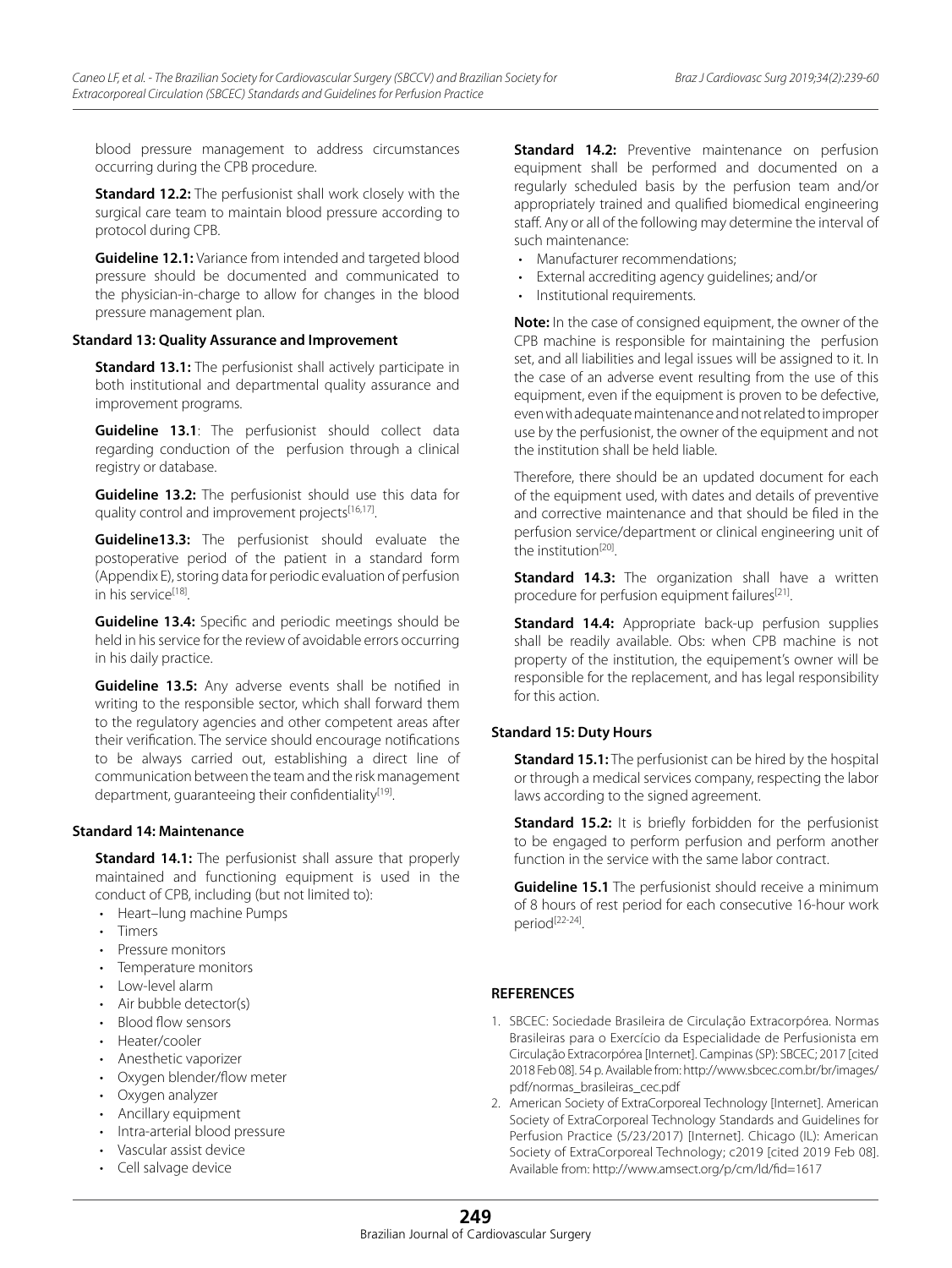- 3. Ministério do Trabalho e Emprego (MT), Gabinete do Ministro. NR 32 - Segurança e saúde no trabalho em serviços de saúde [Internet]. Brasília: República Federativa do Brasil; 2005 [cited 2019 Feb 24]. Nov 11. Available from: http://www.fiocruz.br/biosseguranca/Bis/manuais/ legislacao/NR-32.pdf
- 4. Haynes AB, Weiser TG, Berry WR, Lipsitz SR, Breizat AH, Dellinger EP, et al. A surgical safety checklist to reduce morbidity and mortality in a global population. N Engl J Med. 2009 Jan 29;360(5):491-9. doi: 10.1056/NEJMsa0810119.
- 5. McCarthy D, Chase D, Issues Research. Advancing patient safety in the U.S. Department of veterans affairs. Commonweath Fund [Internet]. 2011 [cited 2019 Feb 24]; 1477(9):1-32. Available from: https://www. commonwealthfund.org/sites/default/files/documents/\_\_\_media\_ files\_publications\_case\_study\_2011\_mar\_1477\_mccarthy\_va\_case\_ study\_final\_march\_v2.pdf
- 6. Workd Alliance for Patient Safety. WHO surgical safety checklist and implementation manual [Internet]. Genova: WHO; 2008. Available from: [cited 2019 Feb 24]. HYPERLINK "http://www.who.int/patientsafety/ safesurgery/ss\_checklist/en/"www.who.int/patientsafety/safesurgery/ ss\_checklist/en/
- 7. American College of Surgeons. Statement on distractions in the operating room [Internet]. Chicago (IL): American College of Surgeons; Out 2016. Available from: https://www.facs.org/about-acs/ statements/89-distractions
- 8. Cunha C, Moraes F, Monteiro V, Feitosa F, Silva I. Avaliação microbiológica dos aparelhos celulares de profissionais do Bloco Cirúrgico em um Hospital beneficente. Rev Epidemiol Control Infecc. 2016;6(3): 120-4. doi:HYPERLINK "https://doi.org/10.17058/reci.v6i3.6717" 10.17058/ reci.v6i3.6717
- 9. Conselho Regional de Enfermagem de Santa Catarina (COREN). Parecer Coren/SC n. 005/CT/2015. Assunto: Uso de aparelho celular no ambiente hospitalar [Internet]. Florianopolis (SC): Coren; 2016 [cited 2019 Feb 24]. 4 p. Available from: http://www.corensc.gov.br/wp-content/ uploads/2016/08/Parecer-Técnico-005-2016-Uso-de-aparelho-celularno-ambiente-hospitalar.pdf
- 10. Wadhera RK, Parker SH, Burkhart HM, Greason KL, Neal JR, Levenick KM, et al. Is the "sterile cockpit" concept applicable to cardiovascular surgery critical intervals or critical events? The impact of protocol-driven communication during cardiopulmonary bypass. J Thorac Cardiovasc Surg. 2010 Feb;139(2):312-9. doi: 10.1016/j.jtcvs.2009.10.048.
- 11. Whyte S, Cartmill C, Gardezi F, Reznick R, Orser BA, Doran D, Lingard L. Uptake of a team briefing in the operating theatre: a Burkean dramatistic analysis. Soc Sci Med. 2009 Dec;69(12):1757-66. Doi: 10.1016/j.socscimed.2009.09.054
- 12. de Vries EN, Prins HA, Crolla RM, den Outer AJ, van Andel G, van Helden SH, et al. Effect of a comprehensive surgical safety system on patient outcomes. N Engl J Med. 2010 Nov 11;363(20):1928-37. doi: 10.1056/ NEJMsa0911535.
- 13. Ministério da Saúde (MS), Agência Nacional de Vigilância Sanitária (ANVISA). Resoluçao RDC n. 302, de 13 de outubro de 2005. Dispõe sobre Regulamento Técnico para funcionamento de Laboratórios Clínicos [Internet]. Brasília: Republica Federativa do Brasil; 2005 [cited 2019 Feb 24]. Out 14; 2005. Available from: http://portal.anvisa.gov. br/documents/10181/2718376/RDC\_302\_2005\_COMP.pdf/7038e853 afae-4729-948b-ef6eb3931b19
- 14. Society of Thoracic Surgeons Blood Conservation Guideline Task Force, Ferraris VA, Brown JR, Despotis GJ, Hammon JW, Reece TB, Saha SP, Song HK, Clough ER; Society of Cardiovascular Anesthesiologists Special Task Force on Blood Transfusion, Shore-Lesserson LJ, Goodnough LT, Mazer CD, Shander A, Stafford-Smith M, Waters J; International Consortium for Evidence Based Perfusion, Baker RA, Dickinson TA, FitzGerald DJ, Likosky DS, Shann KG. 2011 update to the Society of Thoracic Surgeons and the Society of Cardiovascular Anesthesiologists blood conservation

clinical practice guidelines. Ann Thorac Surg. 2011 Mar;91(3):944-82. doi: 10.1016/j.athoracsur.2010.11.078.

- 15. Nichols JH, editor. Evidence-based practice for point-of-care testing [Internet]. Whashigton (DC): AACC; 2006 [cited 2019 Feb 24]. 203 p. Available from: https://www.aacc.org/SiteCollectionDocuments/NACB/ LMPG/POCT/POCT%20Entire%20LMPG.pdf
- 16. de Somer F, Mulholland JW, Bryan MR, Aloisio T, Van Nooten GJ, Ranucci M. O2 delivery and CO2 production during cardiopulmonary bypass as determinants of acute kidney injury: time for a goal-directed perfusion management? Crit Care. 2011 Aug 10;15(4):R192. doi: 10.1186/cc10349.
- 17. Warren CS, DeFoe GR, Groom RC, Pieroni JW, Groski CS, Morse CB, et al. Variation in arterial inflow temperature: a regional quality improvement project. J Extra Corpor Technol. 2011 Jun;43(2):58-63.
- 18. Baker RA, Newland RF, Fenton C, McDonald M, Willcox TW, Merry AF; Perfusion Downunder Collaboration. Developing a benchmarking process in perfusion: a report of the Perfusion Downunder Collaboration. J Extra Corpor Technol. 2012 Mar;44(1):26-33.
- 19. Asociación Española de Perfusionistas (AEP). Manual de Calidad em Perfusión [Internet]. Madrid: Asociación Española de Perfusionistas (AEP); [date unknwon] [cited 2019 Feb 24]. 27 p. Available from: https://www. aep.es/comisiondocumentos/7/Manual\_de\_calidad.pdf
- 20. Agência Nacional de Vigilância Sanitária (ANVISA). Nota Técnica GVIMS/GGTES/ANVISA N.1/2005. Orientações gerais para a notificação de eventos adversos relacionados à assistência à assistência à saúde. Revisada 28 de Agosto de 2018. [Internet]. Brasília: ANVISA; 2018 [cited 2019 Feb 24]. 37 p. Available from: https://www20.anvisa.gov.br/segurancadopaciente/index.php/ alertas?task=callelement&format=raw&item\_id=419&element=a94a4264 a31c-42d6-91d7-464889cc6e50&method=download
- 21. Ministerio da Saúde (MS), Agência Nacional de Vigilância Sanitária (ANVISA). Resolução de Direotria Colegiada – RDC n. 2, de 24 de janeiro de 2010. Dispõe sobre o gerenciamento de tecnologias em saúde em estabelecimentos em saúde [Internet]. Brasilia: Republica Federativa do Brasil; 2010 [cited 2019 Feb 24]. Jan 26. Available from: http:// portal.anvisa.gov.br/documents/10181/2718376/RDC\_02\_2010\_COMP. pdf/0a8661c8-9323-4747-b103-6e83c4ff41cd
- 22. Lipschultz A. Environment of Care Essentials for Health Care. Biomed Instruct Technol. 2012;46(5):384.
- 23. The Society of Clinical Perfusion Scientists of Great Britain and Ireland, The College of Clinical Perfusion Scientists of Great Britain and Ireland. Standards of Practice Document. Standards of practice document [Internet]. London: The Society of Clinical Perfusion Scientists of Great Britain & Ireland; c 2018. Available from: HYPERLINK "http://www.scps.org.uk/index.php?option=com\_ content&task=view&id=25&Itemid=40"www.scps.org.uk/index. php?option=com\_content&task=view&id=25&Itemid=40.
- 24. Accreditation Council for Graduate Medical Education (ACGME). Policies and procedures [Internet]. Chicago (IL): ACGME; Sep 29, 2018 [cited 2019 Feb 24]. Available at: https://www.acgme.org/Portals/0/PDFs/ ab\_ACGMEPoliciesProcedures.pdf

# **Appendix A**

#### **Patient Information**

- 1. Medical record number
- 2. Patient surname, first name
- 3. Demographics a. Age (date of birth) b. Gender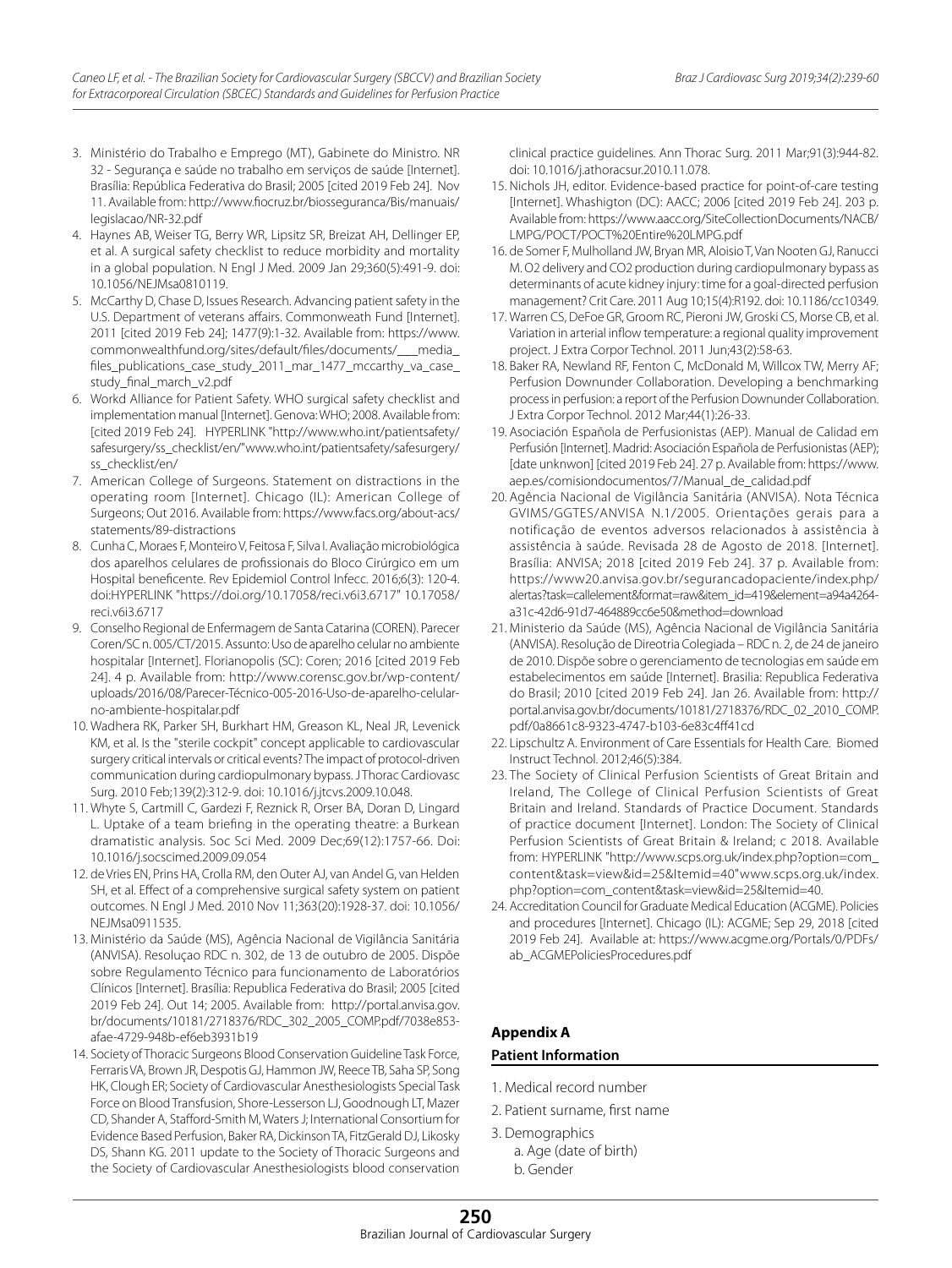c. Height

- d. Weight
- e. Body surface area (BSA)
- 4. Blood type
- 5. Laboratory data
	- a. Hemoglobin/hematocrit
	- b. Predicted hematocrit on bypass
	- c. White blood cell count
	- d. Platelet count
	- e. Activated partial prothrombin time
	- f. Sodium
	- g. K+
	- h. Blood urea nitrogen/creatine
	- i. Glucose
	- j. Other relevant laboratory values
- 6. Patient allergies
- 7. Planned procedure
- 8. Medical history/risk factors (recommended)
	- a. Cardiovascular
	- b. Pulmonary
	- c. Renal
	- d. Neurologic
	- e. Gastrointestinal/endocrine

# **Appendix B**

# **Information Sufficient to Accurately Describe the Procedure, Personnel, and Equipment**

- 1. Date of procedure
- 2. Type of procedure
- 3. Perfusionist(s) names
- 4. Surgeon(s) name
- 5. Anesthesiologist(s) name
- 6. Nurse(s) name
- 7. Operating room number
- 8. Comments/events (recommended)
- 9. Equipment
	- a. Heart–lung machine
	- b. Cell salvage (autotransfusion) device
	- c. Heater/cooler

Note: Items A–C are often uniquely identified (*e.g*., Pump 1, 2, 3, etc.) The related serial numbers for each component (*e.g*., roller pumps, vaporizer, blender, etc.) are documented and stored locally.

- 10. Disposables
	- a. Oxygenator
	- b. Cardiotomy reservoir
	- c. Tubing pack/arterial line filter
	- d. Centrifugal pump head
	- e. Cardioplegia delivery system
	- f. Cell salvage (autotransfusion)
- g. Ultrafiltration device
- h. Arterial cannula
- i. Venous cannula
- j. Cardioplegia cannulae
- k. Sump/vent(s)

Note: Manufacturer, model, serial, and/or lot numbers should be documented with items a–k.

# **Appendix C**

# **Patient Physiological and Perfusionist Practice Parameters Documented at a Frequency Determined by Institutional Protocol**

- 1.Blood flow rates (RPM)
- 2.Arterial blood pressure
- 3.Arterial line pressure
- 4.Central venous/pulmonary artery pressure
- 5.Vacuum assist venous return (VAVR)
	- a. VAVR pressure b. Venous inlet pressure (VIP)
- 
- 6.Arterial/venous blood gases
- 7.Venous oxygen saturation
- 8.Patient temperatures, including:
	- a.Patient core (at least one)
		- I. Nasopharyngeal
		- II. Bladder
		- III. Esophageal IV. Rectal
		-
		- V. Tympanic
		- VI. Myocardium (optional)
- 9.Cardiopulmonary bypass temperatures:
	- I. Venous return blood
	- II. Arterial blood inflow
	- III. Water bath(s) (optional)
- 10. Oxygenator gases including gas flow rate and concentration(s)
- 11. Input fluid volumes including:
	- a. Prime
	- b. Blood products
	- c. Asanguineous fluids
	- d. Cardioplegic solution
	- e. Autologous components
- 12. Cardioplegia
	- I. Solution (ratio)
	- II. Route
		- III. Flow
		- IV. Pressure
		- V. Temperature VI. Volume
- 13. Output fluid volumes, including: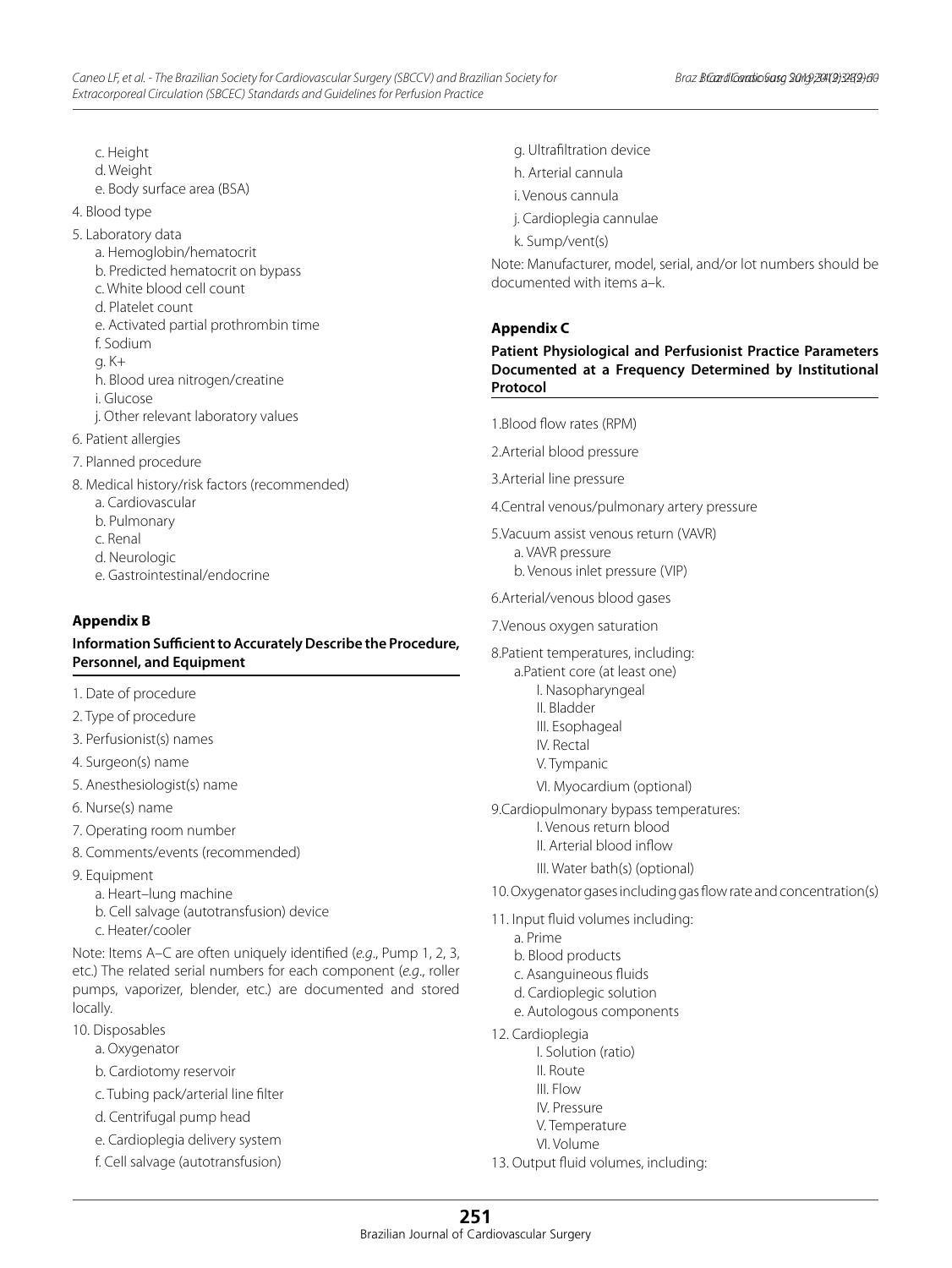a.Urine output b.Ultrafiltrate

14. Medications and/or inhalational anesthetic agents administered through extracorporeal circuit

# **Appendix D**

#### **Blood Gas, Electrolyte, and Anticoagulation Monitoring Results**

1. Blood gases

- a.  $pO<sub>2</sub>$
- $b. pCO<sub>2</sub>$
- c. pH
- d. Base excess
- e. Bicarbonate concentration
- f. Saturation
- g. Potassium concentration
- h. Ionized calcium concentration i. Sodium concentration
- j. Lactate
- k. Glucose
- l. Hemoglobin/hematocrit

2. Activated clotting times (ACTs) and/or heparin/ protamine assay results and/or thromboelastography results.

# **Appendix E**

# **Postoperative Evaluation of Patients Submitted to Extracorporeal Circulation**

- 1. Name
- 2. Patient's hospital identification number
- 3. Date of surgery
- 4. Date/Time of ICU admission
- 5. Values of CK, CKMB and Troponin at 6hs, 12hs and 24hs
- 6. Ejection fraction in the postoperative period.
- 7. Vasoactive drugs dose used at 6hs, 12hs and 24hs
- 8. Water balance every 6 hours until completing 48 hours of ICU
- 9. Central venous pressure every 6 hours, until completing 48 hours of ICU
- 10. Use of blood products
- 11. Extubation Time
- 12. Date of ICU discharge

# **Appendix F**

#### **Checklist**

The checklist should check, at least:

- Integrity and operation of the CEC machine and heat exchanger.
- • Operation of gas systems and connections to the oxygenator.
- • Correct identification of the patient.
- Availability of blood products.
- Composition of the perfusate.
- Composition and preparation of cardioplegia.
- Cannulas that will be used.
- All circuit connections.
- Calibration and direction of the rollers.
- Calibration of pressure, flow and bubble sensors and alarms.
- Calibration of cardioplegia pressure sensors.
- Calibration and connection of the gas monitor.
- • Availability of disposable materials and emergency equipment (hand crank, emergency light, etc.)
- Dose and administration of heparin.
- Outcome of ACT before starting ECC.
- • Availability of drugs, needles, syringes, and serum and blood infusion kits for use during CPB.

# **Appendix 2**

# **SBCCV/SBCEC Padrões e Diretrizes Abrangentes para a Prática de Perfusão no Brasil\***

# **Standard 1: Desenvolvimento de um protocolo institucional próprio**

**Standard 1.1:** A instituição ou o provedor de serviços de perfusão deve desenvolver e implementar os procedimentos operacionais padrão (protocolo, POP) para cada um dos procedimentos realizados como um mecanismo de aplicação das recomendações desse documento para a prática clínica.

## **Standard 1.2: O protocolo deverá ser:**

- • Aprovado pelo(a) chefe da cirurgia cardíaca ou seu/ sua designado(a), diretor(a) da perfusão ou equivalente ou outra pessoa ou comitê de relevância hierárquica de decisão das práticas clínicas institucionais.
- • Revisto e reavaliado, ao menos anualmente ou com maior frequência quando necessário.

**Guideline 1.1:** Mudanças no protocolo podem ser feitas a critério da Equipe Cirúrgica e devem ser documentadas na ficha de perfusão.

#### **Standard 2: Qualificação, Competência e Pessoal de Apoio**

**Standard 2.1:** A circulação extracorpórea só deve ser ralizada por profissional formado nas profissões reconhecidas pela Sociedade Brasileira de Circulação Extracorpórea (SBCEC) e pela Sociedade Brasileira de Cirurgia Cardiovasccular (SBCCV) como competentes para realizar o procedimento; ter pós-graduação reconhecida pelo MEC com carga horária mínima descrita no artigo 12 das Normas Brasileiras para o Exercício da Especialidade de Perfusionista em Circulação Extracorpórea ou Título de Especialista da SBCEC<sup>[1]</sup>, validado por esta Sociedade; ou profissionais que se enquadram no parágrafo único do artigo 2º da Norma acima citada.

**Standard 2.2:** As competências do perfusionista devem ser avaliadas anualmente com o intuito de averiguar se estão em conformidade com os protocolos departamentais.

\***Nota**: "SBCCV/SBCEC Padrões e Diretrizes Abrangentes para a Prática de Perfusão no Brasil" foram baseados e adaptados da publicação "The American Society of ExtraCorporeal Technology (AmSECT) Standards and Guidelines<sup>[2]</sup> e traduzidos para o português.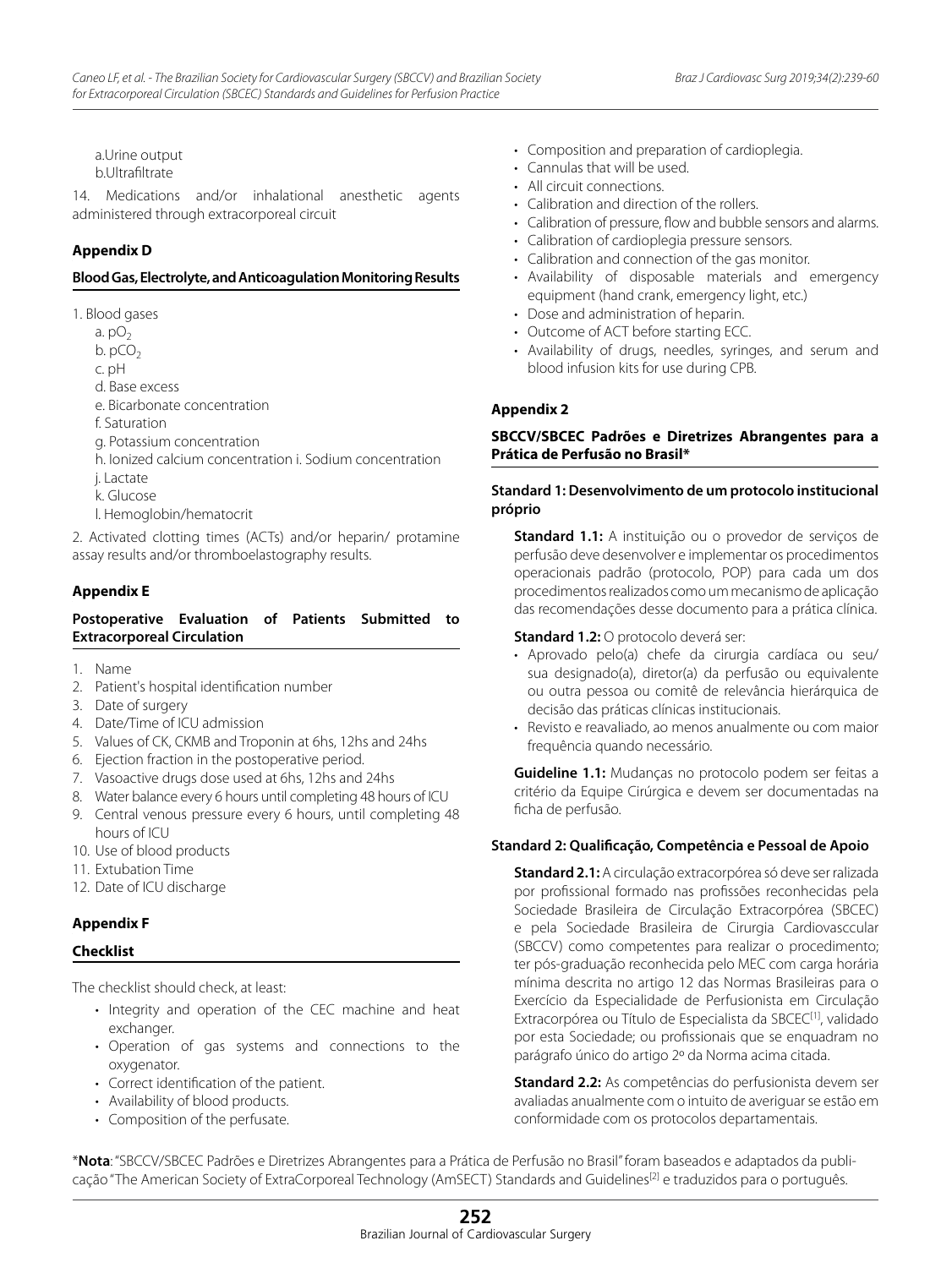**Standard 2.3**: O perfusionista deve assistir, participar e se envolver em cursos de educação continuada relacionados à perfusão ao menos uma vez ao ano.

**Standard 2.4:** O pessoal de apoio deve estar disponível no local para auxiliar o perfusionista durante os procedimentos necessários na condução da CEC.

**Guideline 2.1:** Um indivíduo que se formar em um programa credenciado de educação em perfusão deve preencher todos os requisitos para a certificação da SBCEC.

**Guideline 2.2:** Um processo padronizado deve ser desenvolvido e seguido para identificar, orientar e educar a equipe de suporte de forma a garantir que todos tenham conhecimento geral das funções desempenhadas pelo perfusionista, fluxo cirúrgico e localização dos itens essenciais e auxiliares necessários durante a CEC. A equipe de apoio inclui equipes de perfusionistas, enfermagem, técnicos e pessoal administrativo.

**Guideline 2.3:** Um programa estruturado para educar, treinar e avaliar a equipe de perfusão, ao menos anualmente, deve ser desenvolvido e seguido.

**Guideline 2.4:** É recomendada a existência de dois perfusionistas por procedimento, garantindo maior segurança ao procedimento.

**Guideline 2.5:** Utilização de equipamentos de proteção individual. Durante a condução da CEC o perfusionista deve utilizar equipamentos de proteção individual (EPI), como máscaras, óculos e luvas de procedimento. As luvas devem ser trocadas após a coleta de amostra, após a troca de solução (bolsa de sangue) do equipo ou sempre que estiver com respingo de sangue<sup>[2]</sup>.

#### **Standard 3: Ficha (Registro) de Perfusão**

**Standard 3.1:** A ficha (registro) de perfusão (escrita e/ou eletrônica) para cada procedimento de CEC deve ser incluída como parte do prontuário médico do paciente. O registro de perfusão deve ser mantido e armazenado de acordo com a política da instituição para a retenção de registros médicos (prontuário) do paciente.

**Standard 3.2:** A ficha (registro) deve incluir:

- • Informações do paciente, incluindo dados demográficos e fatores de risco pré-operatório (Appendix A).
- • Informações necessárias para descrever com precisão o procedimento, pessoal e equipamento utilizado (Appendix B).
- • Parâmetros fisiológicos do paciente documentados de acordo com a frequência determinada pelo protocolo institucional (Appendix C).
- • Gases sanguíneos e resultados da monitoração da anticoagulação (Appendix D).
- o Assinatura e carimbo do perfusionista (e de todos os demais perfusionistas de apoio) que participaram do procedimento.

**Guideline 3.1:** Deverá haver uma ficha (registro) de perfusão (escrita e/ou eletrônica) para cada procedimento de CEC. A ficha de perfusão deve incluir um espaço de texto livre para registro de comentários, incluindo ordens verbais dadas pela equipe médica pertinentes à perfusão realizada.

**Guideline 3.2:** O registro de perfusão deve incluir as assinaturas do(s) médico(s) responsável(is) pela supervisão da CEC.

**Guideline 3.3:** Os dados brutos (por exemplo, fluxo sanguíneo, pressão e valores de temperatura) contidos em bancos de dados de perfusão eletrônica devem ser armazenados por um período de tempo definido pela política institucional referente à retenção de registros médicos eletrônicos de pacientes.

# **Standard 4:** *Checklist*

**Standard 4.1:** O perfusionista deve utilizar um *checklist* para cada perfusão realizada<sup>[4]</sup>.

**Standard 4.2:** O *checklist* deve ser preenchido, incluído e anexado ao prontuário do paciente.

**Guideline 4.1:** O perfusionista deve fazer o *checklist* lendo-o em voz alta a outro perfusionista e marcando cada um dos itens após a confirmação de que aquela ação, definida item a item, foi realizada<sup>[4]</sup>. O preenchimento do *cheklist* deve ser realizado por duas pessoas, sendo uma delas o perfusionista principal responsável pela condução da CEC durante o período intraoperatório. Nos serviços em que não há a disponibilidade de outro profissional perfusionista, deve ser adotada uma rotina sistemática de verificação dos itens contidos no *checklist*, com o objetivo de minimizar a ocorrência de eventos adversos.

**Guideline 4.2:** O perfusionista deve utilizar o *checklist* ao longo de todo o período perioperatório (p. ex., montagem da máquina de CEC, pré-CEC, fase inicial da perfusão, antes da saída da perfusão, após a perfusão e/ou qualquer retorno à CEC).

**Guideline 4.3:** O perfusionista deve utilizar o *checklist* para os demais serviços auxiliares à perfusão (isto é, recuperação sanguínea através de "*cell salvage*", balão intra-aórtico, oxigenação por membrana extracorpórea – *extracorporeal membrane oxygenation* – ECMO, entre outros).

#### **Standard 5: Comunicação**

**Standard 5.1:** Um plano de perfusão individualizado e especifíco ao paciente deve ser preparado e comunicado à equipe cirúrgica tanto no "*briefing*" quanto antes do início do procedimento<sup>[5]</sup>.

**Guideline 5.1:** O uso de aparelhos de telefone celular em sala cirúrgica deve ser evitado e em CEC deve ser proibido, visto que é um fator de distração e predisponente para riscos ao paciente. Além disso, a grande maioria está contaminada por bactérias potencialmente infectantes, comprometendo a qualidade e segurança da assistência. Quando seu uso for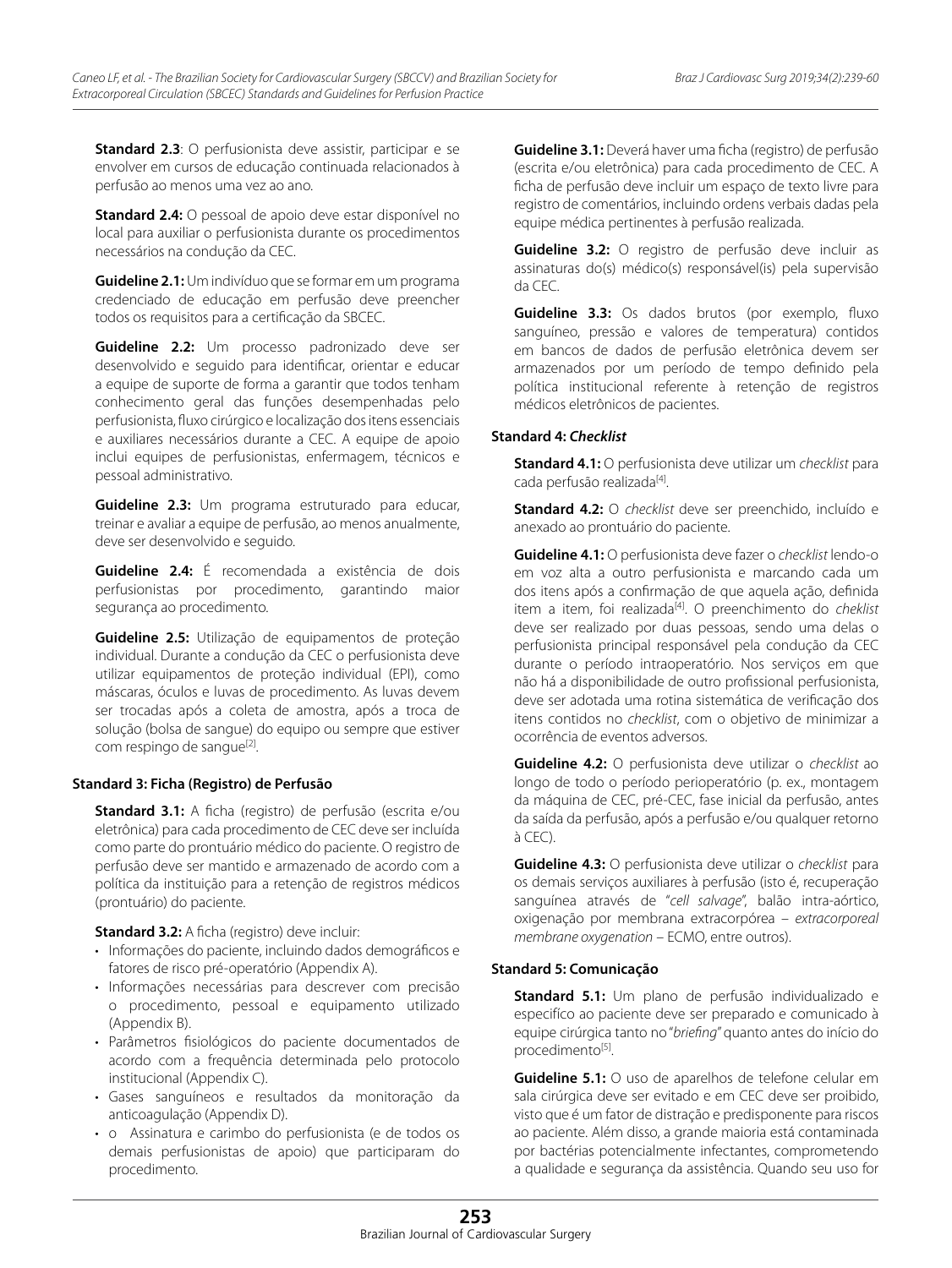inevitável, os aparelhos devem ser higienizados previamente, conforme protocolo de antissepsia da instituição<sup>[6-8]</sup>.

**Guideline 5.2:** A comunicação padronizada por meio de protocolos específicos (p. ex., *closed loop communication*) deve ser utilizada para o reconhecimento dos comandos verbais, verificação de conteúdo e redução de ambiguidade<sup>[9-11]</sup>.

**Guideline 5.3:** O perfusionista principal deverá participar do "*debrief*" pós-operatório com toda a equipe cirúrgica.

# **Standard 6: Dispositivos de Segurança**

**Standard 6.1:** O monitoramento de pressão da linha arterial, do sistema de administração de cardioplegia e do reservatório venoso (quando a drenagem venosa assistida por vácuo for utilizada) deve ser realizado e documentado durante a CEC.

- • O monitor de pressão deve ser servorregulado para o controle do rolete arterial e de cardioplegia de acordo com a pressão da linha arterial e da linha de cardioplegia, permitindo a interrupção do fluxo de ambas.
- • O monitor de pressão deve incluir um alarme audiovisual.

**Standard 6.2:** Detector de bolhas deve ser utilizado durante a CEC.

- O detector de macrobolhas deve ser usado para controlar a bomba arterial ou para permitir a interrupção do fluxo sanguíneo arterial.
- • O sistema detector deve incluir um alarme audível e visual e ser posicionado de acordo com as instruções do fabricante para uso do oxigenador, ligado e testado antes de cada procedimento, de forma a permitir a identificação e ação a tempo de evitar sua passagem para o paciente.

**Standard 6.3:** Um sensor de nível deve ser utilizado durante a CEC quando utilizado um reservatório rígido (*hard-shell venous reservoir*) no circuito.

- O sensor de nível deve ser servorregulado para controlar a bomba arterial ou para permitir a interrupção do fluxo sanguíneo arterial.
- O sensor de nível deve incluir um alarme audível e visual e ser posicionado de acordo com as instruções do fabricante para permitir um tempo de reação apropriado e um volume operacional seguro.

**Standard 6.4:** O monitoramento da temperatura da saída arterial do oxigenador deve ser utilizado durante os procedimentos de CEC.

• O sensor de temperatura deve incluir um alarme audível e visual para a prevenção de temperaturas elevada na saída arterial do oxigenador.

**Standard 6.5:** Um filtro arterial isolado ou acoplado ao oxigenador deve ser utilizado em todo o circuito de CEC. Quando usado de forma isolada do oxigenador, deve ser utilizado no circuito depois do oxigenador e deve contar com uma linha de recirculação conectada ao reservatório de cardiotomia ou venoso. Deve dispor de um "*bypass*" que

permita ao perfusionista anular o filtro em caso de obstrução ou rupture.

**Standard 6.6:** Uma válvula "*one-way*" deve ser utilizada na linha de aspiração da aorta/átrio esquerdo durante a perfusão.

**Standard 6.7:** Deve ser utilizado pelo menos um método para evitar o fluxo retrógrado para a circulação sistêmica em circuitos com bombas centrífugas. Exemplos de sistemas de evasão retrógrada podem incluir:

- • Válvulas de fluxo unidirecional (*one-way flow valves*);
- • Controles de redução de velocidade da bomba com mecanismos de prevenção de acionamento acidental (*hard-stop detent controls*);
- • Pinças de acionamento eletrônico na linha arterial; ou
- Alarme audiovisual em caso de baixa velocidade da bomba.

**Standard 6.8:** Uma linha de eliminação de gases deve ser utilizada sempre que anestésicos inalatórios forem utilizados diretamente no circuito durante a perfusão.

**Standard 6.9:** Manivelas manuais (*hand cranks*) devem estar prontamente disponíveis durante a perfusão.

**Standard 6.10:** *Backups* (alternativas de segurança) de fonte de gás (p. ex., cilindro de oxigênio/ar comprimido) devem estar prontamente disponíveis durante a CEC.

**Standard 6.11:** A máquina de CEC deve possuir bateria incorporada ou outra fonte de energia suplementar disponível durante toda a perfusão.

**Guideline 6.1:** Um analisador de oxigênio da mistura de gás (*sweep flow*) antes da entrada de gás da membrana deve ser utilizado durante a perfusão.

**Guideline 6.2:** Um sensor de nível deve ser usado durante os procedimentos de CPB com um reservatório fechado (*soft-shell reservoir*).

- O sensor de nível deve ser servorregulado para controlar a bomba arterial ou para permitir a interrupção do fluxo sanguíneo arterial.
- O sensor de nível deve incluir um alarme sonoro e visual e ser posicionado de acordo com as instruções do fabricante para permitir um tempo de reação apropriado e um volume operacional seguro.
- • O uso de um detector de bolhas de ar distal à saída do reservatório pode ser utilizado em substituição ao detector de nível.

**Guideline 6.3:** A bandeja de tubos disponibilizados para montagem do circuito deve ser disponibilizada "prémontada", pré-conectada e em bandeja estéril separando o circuito que ficará no campo cirúrgico daquele que ficará na máquina de CEC, ofertando mais segurança ao procedimento e gerando mais rapidez na montagem do circuito.

# **Standard 7: Monitoração (obs.: para ser realizado em conjunto com Standard 3)**

**Standard 7.1:** A pressão arterial do paciente deve ser monitorada de forma contínua durante toda a CEC.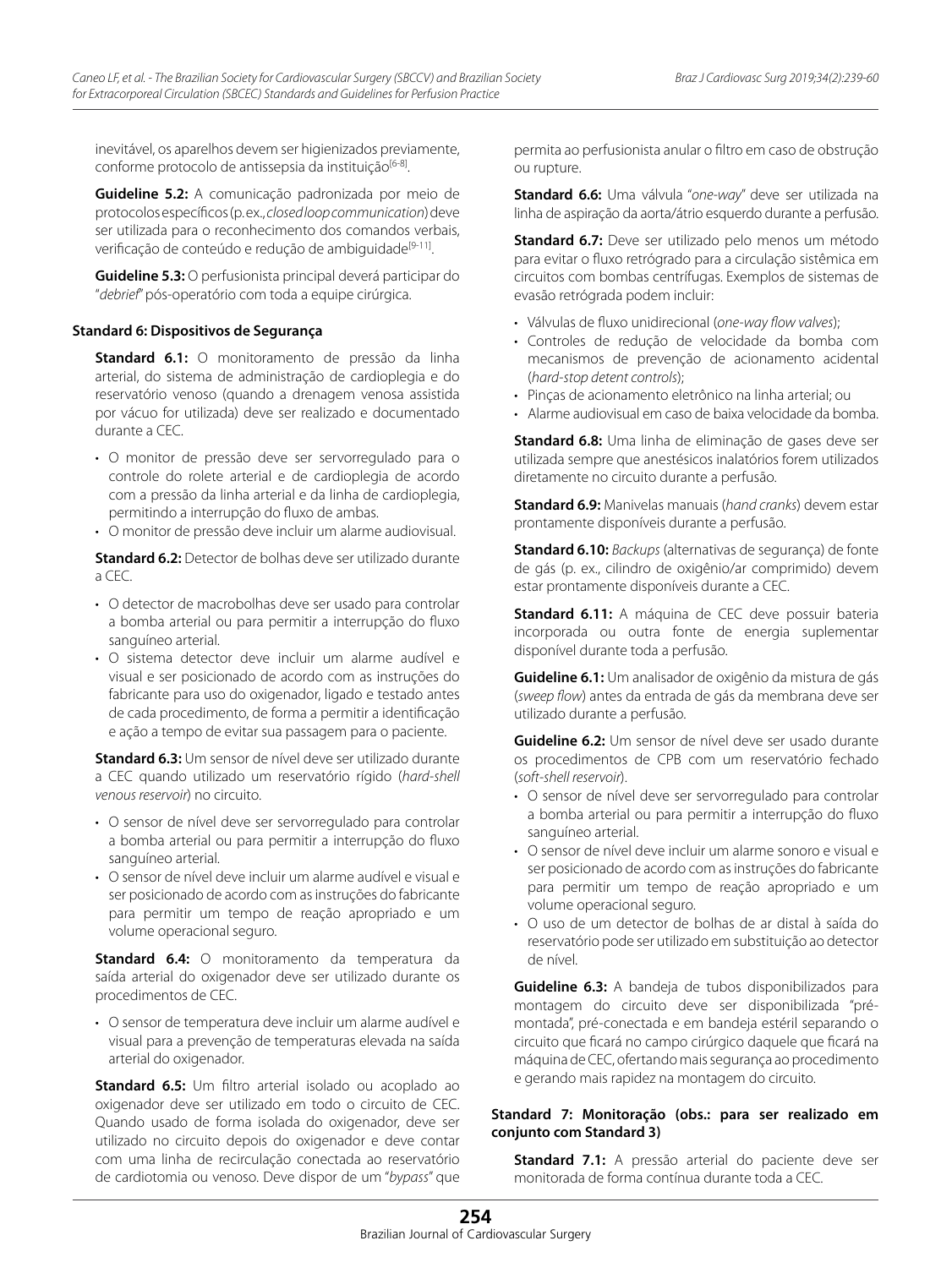**Standard 7.2:** A pressão da linha arterial do circuito de CEC deve ser monitorada durante toda a perfusão.

**Standard 7.3:** O fluxo arterial deve ser monitorado continuamente durante toda a perfusão.

**Standard 7.4:** A dose de cardioplegia, o método de infusão, a pressão de linha (cardioplegia anterógrada), a pressão do seio coronário (cardioplegia retrógrada) e os intervalos de isquemia devem ser continuamente monitorados durante a  $CFC$ 

**Standard 7.5:** A temperatura do paciente e dos dispositivos deve ser continuamente monitorada durante a CEC.

- Paciente: nasofaríngea, retal, vesical, esofágica.
- Máquina de CEC: arterial, venosa e cardioplegia.
- • Trocador de calor (*heater-cooler*): temperatura da água.

**Standard 7.6:** A análise de gases sanguíneos (gasometria) deve ser monitorada continuamente ou em intervalos regulares durante a CEC (Appendix D).

**Standard 7.7:** O hematócrito (ou hemoglobina) deve ser monitorado continuamente durante a CEC.

**Standard 7.8:** A fração de oxigênio (FiO<sub>2</sub>) e o fluxo de gás (*sweep flow*) devem ser monitorados continuamente durante a CEC (Appendix D).

**Standard 7.9:** A porcentagem de oclusão da linha venosa do oclusor venoso (*clamp* venoso automatizado), quando disponível, deve ser monitorada continuamente durante a CEC.

**Standard 7.10:** Saturação venosa de oxigênio deve ser monitorada continuamente ou em intervalos regulares durante a CEC.

**Guideline 7.1:** A remoção de  $CO<sub>2</sub>$  (etCO<sub>2</sub> ou pCO<sub>2</sub>) deve ser continuamente monitorada durante a CEC.

**Guideline 7.2:** A saturação arterial de oxigênio (SaO<sub>2</sub>) deve ser continuamente monitorada durante a CEC.

**Guideline 7.3:** As seguintes pressões do paciente devem ser monitoradas durante a CEC:

- • Pressão venosa central (PVC); e/ou
- • Pressão da artéria pulmonar.

**Guideline 7.4:** Os gases sanguíneos devem ser continuamente monitorados (in-line) durante a CEC.

**Guideline 7.5:** A oximetria cerebral (NIRS) deve ser utilizada durante a CEC sempre que dísponível.

**Guideline 7.6:** O fluxo sanguíneo arterial deve ser monitorado continuamente em um ponto no circuito no qual reflete com precisão o fluxo entregue ao paciente durante a CEC (p. ex., distal à "*purge line*").

#### **Standard 8: Anticoagulação**

**Standard 8.1:** O perfusionista, em colaboração com o cirurgião responsável, deve definir o algoritmo pretendido para o manejo

da anticoagulação (heparina) e um algoritmo alternativo para a heparinização não adequada, incluindo intervalos aceitáveis para o tempo de coagulação ativada (TCA).

**Standard 8.2:** O perfusionista deve trabalhar em estreita colaboração com a equipe de cuidados cirúrgicos na monitoração e no tratamento do estado de coagulação do paciente antes, durante e após a CEC.

**Guideline 8.1:** A equipe cirúrgica deve determinar o alvo do TCA considerando fatores relevantes, incluindo variabilidade em sua medida atribuída às características de desempenho do dispositivo.

**Guideline 8.2:** A dose inicial de heparina específica para o paciente deve ser determinada por um dos seguintes métodos:

- Peso:
- Curva de dose-resposta (automatizada ou manual);
- • Volume sanguíneo; ou
- • Superfície corpórea.

**Guideline 8.3:** O monitoramento da anticoagulação deve incluir o TCA, devendo-se realizar um TCA inicial, outro após a protamina e, durante a CEC, pelo menos um a cada 30 minutos. Testes de monitoramento adicionais podem incluir:

- • Nível de heparina (p. ex., titulação de heparina/protamina ou nível de heparina não fracionado);
- Tempo de tromboplastina parcial ativada (TTPa);
- Tromboelastograma;
- Tempo de trombina (TP): e/ou
- • Anti-Xa.

A execução dos testes laboratoriais remotos – TLR (*pointof-care*) deve estar vinculada a um laboratório clínico do hospital. O responsável técnico pelo laboratório clínico é responsável por todos os TLR realizados dentro da instituição. O laboratório clínico deve disponibilizar, nos locais de realização de TLR, procedimentos documentados com orientações sobre suas fases pré-analítica, analítica e pósanalítica, incluindo:

- a. Sistemática de registro e liberação de resultados provisórios.
- b. Procedimento para resultados potencialmente críticos.
- c. Sistemática de revisão de resultados e liberação de laudos por profissional habilitado.

O laboratório clínico deve manter registros dos controles da qualidade, bem como procedimentos para sua realização.O laboratório clínico deve promover e manter registros de seu processo de educação permanente para os usuários dos equipamentos de TLR<sup>[12]</sup>.

**Guideline 8.4:** As doses adicionais de heparina durante a CEC devem ser determinadas usando a titulação pelo TCA e/ ou heparina/protamina. Nota: em pacientes que requerem tempos de CEC mais longos (> 2 a 3 horas), pode-se considerer a manutenção de concentrações de heparina mais altas e/ou específicas para o paciente durante a CEC, para reduzir a ativação do sistema de coagulação e o consumo de plaquetas e proteínas de coagulação, assim como evitar ou reduzir a transfusão de hemoderivados (Classe IIb, Nível de evidência B)<sup>[13]</sup>.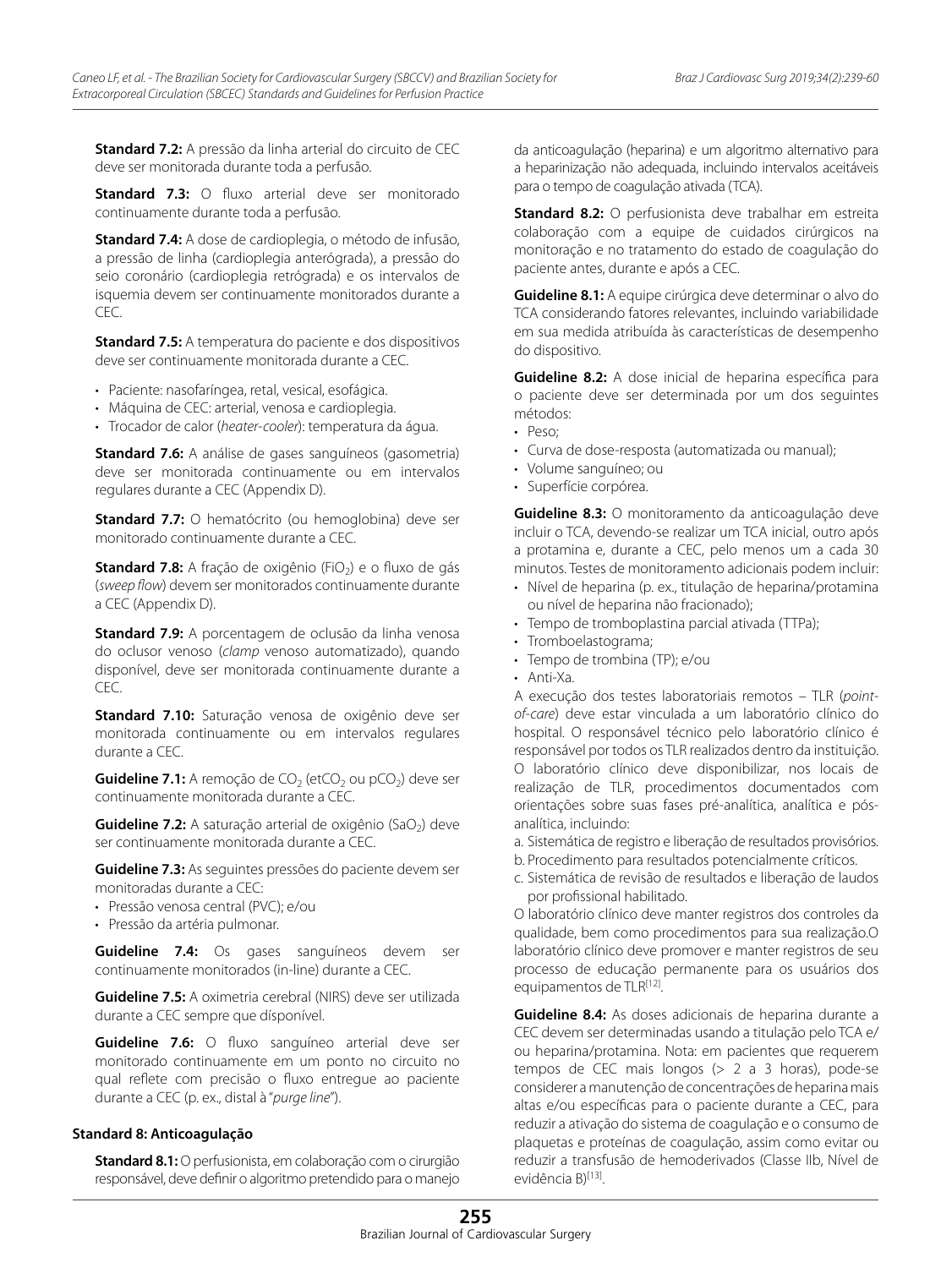**Guideline 8.5:** A reversão da heparina deve ser confirmada por TCA, tromboelastrograma e/ou titulação da heparina/ protamina.

#### **Standard 9: Manuseio transfusional**

**Standard 9.1:** O perfusionista deve aderir às práticas recomendadas para minimizar a hemodiluição e evitar transfusões de sangue desnecessárias<sup>[13]</sup>.

**Standard 9.2:** O perfusionista deve minimizar o tamanho do circuito de CEC no intuito de reduzir o volume do *prime*[13].

**Standard 9.3:** O perfusionista deve calcular e comunicar à equipe cirúrgica o hematócrito/hemoglobina pós-dilucional previsto para o paciente antes de iniciar a CEC.

**Guideline 9.1:** As definições dos protocolos de transfusão de hemoderivados (*patient blood management* – PBM) devem incluir<sup>[13]</sup>:

- • Participação do perfusionista nas discussões (*briefings*) pré-operatórias com toda a equipe cirúrgica (Standard 5.1) em relação às estratégias de transfusão e valores "alvos" de hematócrito.
- • Participação do perfusionista no grupo multidisciplinar de PBM.

Minimizar a hemodiliução por meio de:

- • Seleção do tamanho do circuito de CEC compatível com o tamanho do paciente.
- • Preenchimento do circuito com sangue autólogo, incluindo enchimento retrógrado do circuito com sangue (*retrograde autologous priming* – RAP).
- • Utilização de tubos com revestimento biocompatível/ bioativos em todos os componentes de CEC.
- • Recuperação perioperatória de células sanguíneas (*cell savage*) e reinfusão após processamento adequado.
- • Recuperação do sangue do circuito de CEC ao final do procedimento ("*blood cell savage*" do "*prime*" do circuito).

**Guideline 9.2:** Monitoração da hemostasia por meio de "*point-of-care*" deve ser utilizada na minimização da perda sanguínea.

Essa monitoração deve incluir:

- • *International normalized ratio* (INR ou RNI);
- Tempo de tromboplastina parcial ativada (TTPa);
- Tempo de protrombina (TP);
- Tempo de trombina (TT);
- Tromboelastograma;
- • Contagem de plaquetas; e/ou
- • Agregação plaquetária.

# **Standard 10: Troca Gasosa**

**Standard 10.1:** A troca de gás deve ser mantida durante a CEC de acordo com o protocolo, considerando:

- Características individuais do paciente e perfil de risco;
- • Tipo de oxigenador, *design* e instruções de uso; e
- • Fluxo sanguíneo, temperatura e demanda metabólica.

**Standard 10.2:** Os dispositivos utilizados para medir a troca gasosa devem ser calibrados de acordo com as instruções de uso do fabricante.

**Standard 10.3:** A análise sanguínea dos gases (gasometria) deve ser realizada e anotada de acordo com o protocolo.

**Guideline 10.1:** Exames realizados com dispositivos "*pointof-care*" devem ser considerados para propiciar informações precisas e instantâneas para análise de gases no sanque<sup>[14]</sup>.

**Guideline 10.2:** O cálculo da oferta e consumo de oxigênio deve ser utilizado para avaliar e otimizar a troca gasosa<sup>[15]</sup>:

Oferta de oxigênio:  $DO<sub>2</sub> = 10 \times IC \times CaO<sub>2</sub>$ 

Consumo de oxigênio: VO<sub>2</sub> = 10 x IC x (CaO<sub>2</sub> – CvO<sub>2</sub>)

Em que:

CaO<sub>2</sub> (conteúdo de oxigênio arterial) = (Hb x 1,36 x SaO<sub>2</sub>) +  $(0,0031 \times PaO<sub>2</sub>)$ 

e

CvO<sub>2</sub> (conteúdo de oxigênio venoso misto) = (Hb x 1,36 x  $SvO<sub>2</sub>$ ) + (0,0031 x PvO<sub>2</sub>)

HB = hemoglobina

IC = índice cardíaco

 $PaO<sub>2</sub>$  = pressão parcial de oxigênio no sangue arterial

 $PvO<sub>2</sub>$  = pressão parcial de oxigênio no sangue venoso

 $SaO<sub>2</sub> =$  saturação arterial de oxigênio

 $SvO<sub>2</sub>$  = saturação venosa de oxigênio

#### **Standard 11: Fluxo de perfusão**

**Standard 11.1:** O fluxo de perfusão alvo deve ser determinado antes de iniciar a CEC de acordo com o protocolo institucional. Obs.: superfície corpórea x índice cardíaco = fluxo sanguíneo calculado, no qual a superfície corpórea em metros quadrados é igual à raiz quadrada da altura vezes o peso dividido por 3.600 (√altura × peso/3.600), utilizando altura em centímetros (cm) e peso em kilogramas (kg).

**Standard 11.2:** O perfusionista deve trabalhar em estreita colaboração com a equipe cirúrgica na manutenção da taxa de fluxo sanguíneo definido/calculado durante a CEC.

**Guideline 11.1:** As variações do fluxo sanguíneo definido/ calculado devem ser comunicadas ao médico/cirurgião responsável.

**Guideline 11.2:** O fluxo de perfusão adequado deve ser definido pela avaliação de:

- • Balanço ácido-base;
- Excesso de bases (BE);
- Nível anestésico;
- • Pressão sanguinea arterial;
- Oximetria cerebral (NIRS):
- Nível de lactato:
- • Entrega e consumo de oxigênio (observar a fórmula no Guideline 10.2);
- $pO<sub>2</sub>$  venosa;
- $pO<sub>2</sub>$  arterial;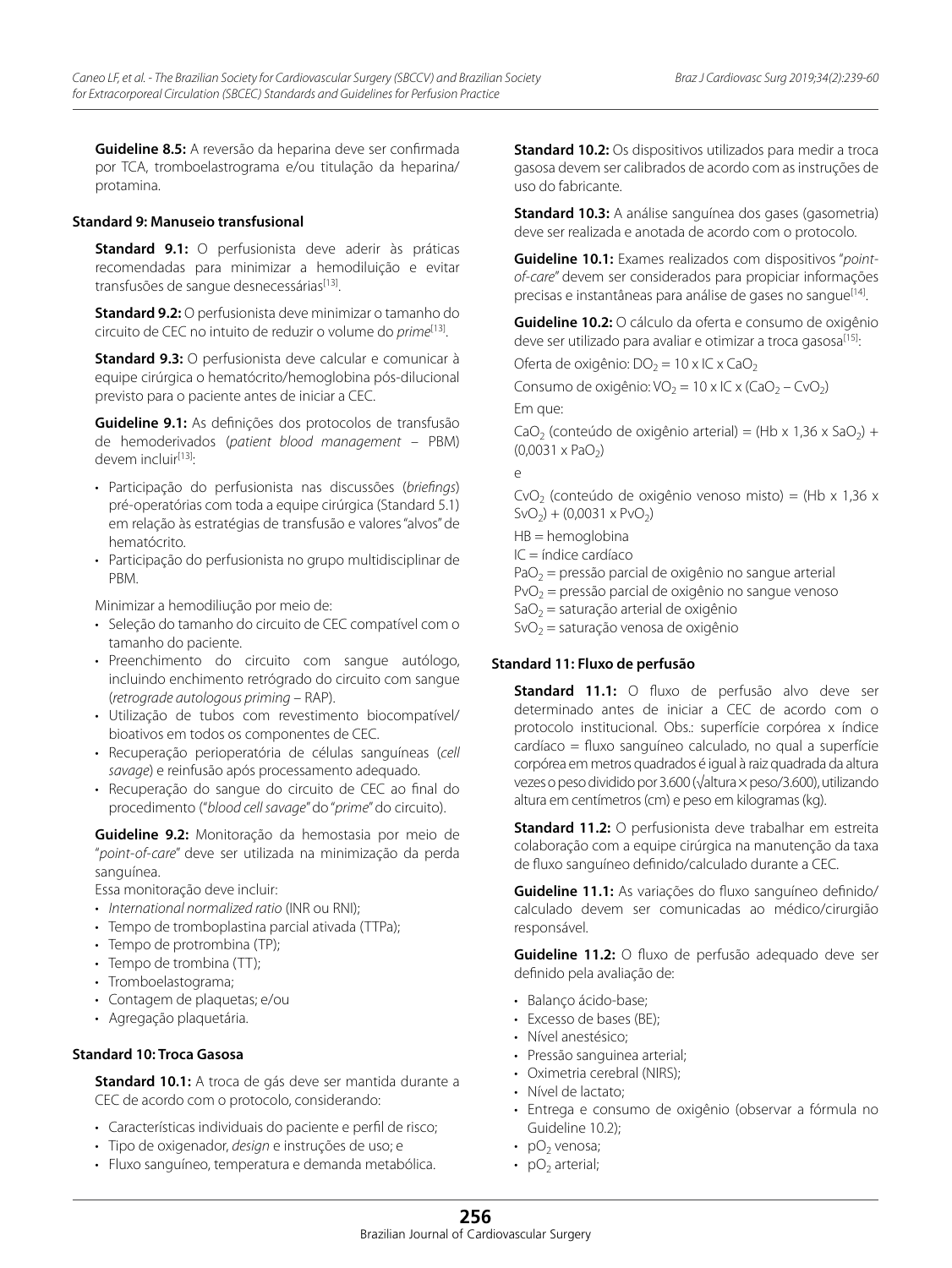- • Concentração de hemoglobina;
- • Saturação arterial de oxigênio;
- • Resistência vascular sistêmica;
- Temperatura: e
- $\cdot$  Saturação venosa de oxigênio (SaVO<sub>2</sub>).

#### **Standard 12: Pressão arterial**

**Standard 12.1:** O perfusionista, em conjunto com o médico/ cirurgião responsável, deve definir e comunicar o algoritmo de tratamento pretendido para o gerenciamento da pressão arterial antes da CEC, incluindo seus níveis aceitáveis. Obs.: em muitas circunstâncias, o médico responsável pode direcionar o perfusionista para modificar a administração da pressão arterial pretendida para atender às circunstâncias que ocorrem durante o procedimento de CEC.

**Standard 12.2:** O perfusionista deve trabalhar em conjunto com a equipe cirúrgica para manter a pressão arterial de acordo com os protocolos da CEC.

**Guideline 12.1:** A variação entre a pressão arterial definida/ calculada e a atingida deve ser documentada e comunicada ao médico responsável para permitir alterações no plano de manejo da pressão arterial.

#### **Standard 13: Avaliação e Melhorias na Qualidade**

**Standard 13.1:** O perfusionista deve participar ativamente dos programas institucionais e departamentais de controle e melhoria da qualidade.

**Guideline 13.1:** O perfusionista deve coletar dados relativos à condução da perfusão por meio de um registro clínico ou banco de dados.

**Guideline 13.2:** O perfusionista deve usar esses dados para projetos de controle e melhoria de qualidade<sup>[16,17]</sup>.

**Guideline13.3:** O perfusionista deve avaliar em ficha padrão (Appendix E) o pós-operatório do paciente, armazendo dados para avaliações periódicas da perfusão no serviço<sup>[18]</sup>.

**Guideline 13.4:** Reuniões específicas e periódicas devem ser realizadas para a revisao de erros evitáveis que ocorram no serviço.

**Guideline 13.5:** Todo e qualquer evento adverso deve ser notificado por escrito ao setor responsável, o qual dará encaminhamento às agências regulatórias e demais orgãos competentes após apuração. O serviço deve incentivar a realização constante das notificações, estabelecendo uma linha de comunicação direta entre a equipe e a gerência de risco, garantindo seu sigilo $[19]$ .

#### **Standard 14: Manutenção**

**Standard 14.1:** O perfusionista deve assegurar que o equipamento utilizado na condução da CEC tenha sua manutenção corretamente realizada e em perfeito estado de funcionamento, incluindo (mas não limitado a):

• Máquina de CEC

- • Bombas
- • *Timers*
- • Monitores de pressão
- • Monitores de temperature
- • Alarme de nível
- Detector de ar/bolhas
- • Sensores de fluxo sanguíneo
- • Trocador de calor (*heater-cooler*)
- • Vaporizador de anestésico
- • Misturador de gases e fluxômetro
- • Analisador de oxigênio
- • Equipamentos auxiliaries
- Pressão intra-arterial
- • Dispositivos de assistência circulatória
- • Dispositivos de recuperação sanguínea (*cell salvage device*)

**Standard 14.2:** A manutenção preventiva do equipamento de perfusão deve ser realizada e documentada de forma regular pela equipe de perfusão e/ou equipe de engenharia biomédica apropriadamente treinada e qualificada.

Qualquer um ou todos os seguintes itens pode determinar o intervalo dessa manutenção:

- • Recomendações do fabricante;
- • Recomendaçõnoes das agências de acreditação; e/ou
- Protocolos institucionais.

**Obs.:** em equipamentos consignados, o proprietário da máquina de CEC é responsável pela manutenção no equipamento de perfusão, e todas as responsabilidades e questões legais serão imputadas a ele. Em caso de evento adverso decorrente do uso deste equipamento, quando comprovada falha, mesmo com provas de manutenção adequada e não relacionada ao uso indevido por parte do perfusionista, o dono do equipamento, e não a instituição, deverá ser responsabilizado.

Portanto, deve existir um documento atualizado para cada um dos equipamentos utilizados, com as datas e os detalhes de manutenção preventiva e corretivas e que deve ser arquivado na unidade de perfusão ou de engenharia clínica da instituição<sup>[20]</sup>.

**Standard 14.3:** A instituição deve ter o procedimento padrão por escrito documentando as falhas potenciais e ocorridas no equipamento de perfusão, bem como as condutas a serem adotadas ou correções implementadas<sup>[21]</sup>.

**Standard 14.4:** Os suprimentos necessários de perfusão de "*backup*" devem estar prontamente disponíveis.

**Obs.:** quando a máquina de CEC não é propriedade da instituição (em caso de equipamento consignado), o proprietário do equipamento será responsável pela substituição e terá responsabilidade legal em caso de evento adverso decorrente do uso deste equipamento, quando comprovada falha não relacionada ao uso indevido por parte do perfusionista.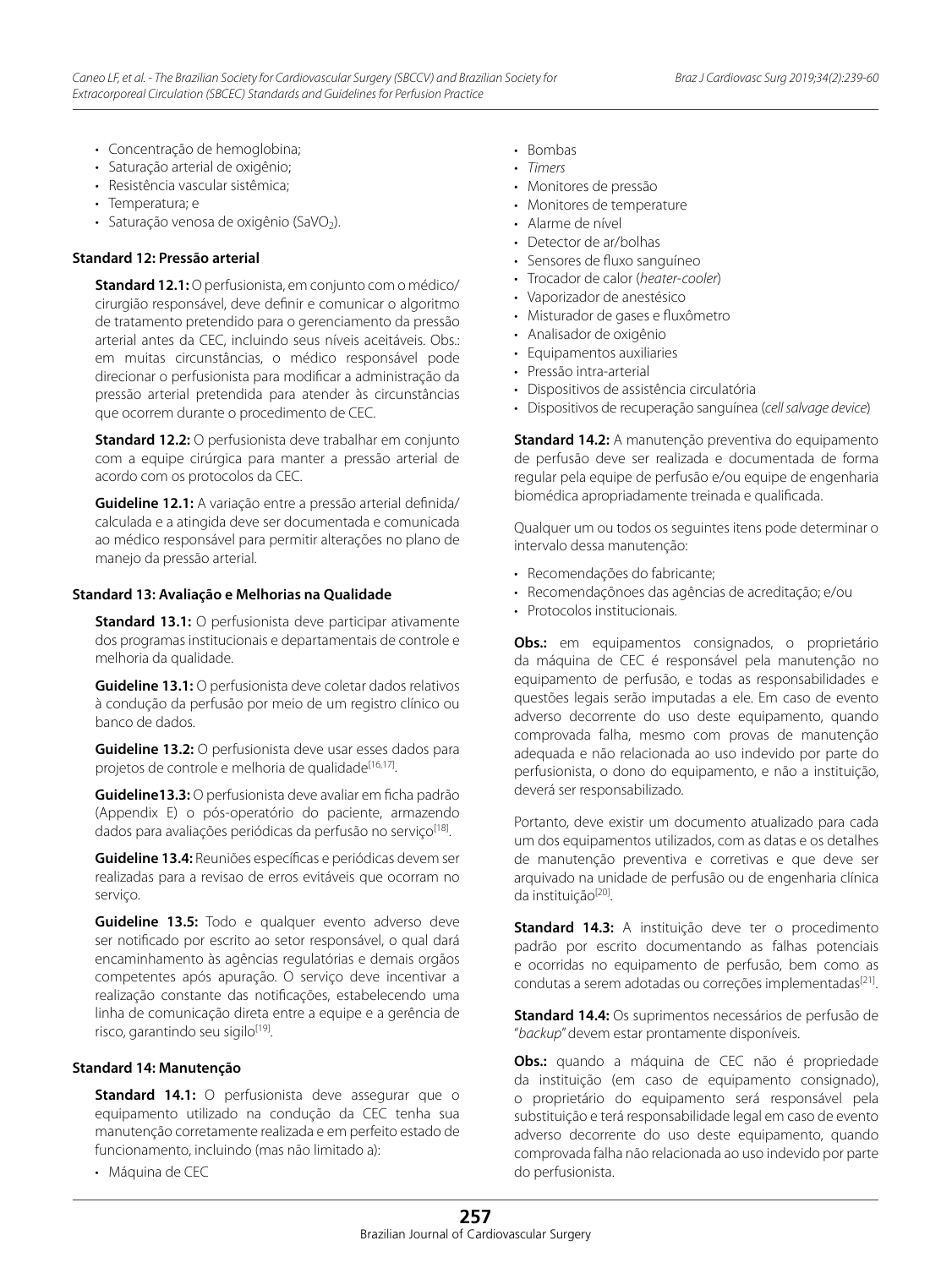#### **Standard 15: Horas de Serviço**

**Standard 15.1:** O perfusionista pode ser contratado pelo hospital ou por empresa de serviços médicos, respeitando as leis trabalhistas de acordo com o vínculo firmado.

**Standard 15.2:** É sumariamente proibido que o perfusionista seja contratado para realizar perfusão e exerça outra função no serviço com o mesmo contrato trabalhista.

**Guideline 15.1:** O perfusionista deve ter um mínimo de 8 horas de período de descanso para cada período de trabalho consecutivo de 16 horas<sup>[22-24]</sup>.

# **REFERENCES**

- 1. SBCEC: Sociedade Brasileira de Circulação Extracorpórea. Normas Brasileiras para o Exercício da Especialidade de Perfusionista em Circulação Extracorpórea [Internet]. Campinas (SP): SBCEC; 2017 [cited 2018 Feb 08]. 54 p. Available from: http://www.sbcec.com.br/br/images/ pdf/normas\_brasileiras\_cec.pdf
- 2. American Society of ExtraCorporeal Technology [Internet]. American Society of ExtraCorporeal Technology Standards and Guidelines for Perfusion Practice (5/23/2017) [Internet]. Chicago (IL): American Society of ExtraCorporeal Technology; c2019 [cited 2019 Feb 08]. Available from: http://www.amsect.org/p/cm/ld/fid=1617
- 3. Ministério do Trabalho e Emprego (MT), Gabinete do Ministro. Portaria n. 485, de 11 de novembro de 2005. Aprova e regulamentadora n. 32 (segurança e saúde no trabalho em estabelecimento de saúde) [Internet]. Brasília: República Federativa do Brasil; 2005 [cited 2019 Feb 24].
- 4. Haynes AB, Weiser TG, Berry WR, Lipsitz SR, Breizat AH, Dellinger EP, et al. A surgical safety checklist to reduce morbidity and mortality in a global population. N Engl J Med. 2009 Jan 29;360(5):491-9. doi: 10.1056/NEJMsa0810119.
- 5. McCarthy D, Chase D, Issues Research. Advancing patient safety in the U.S. Department of veterans affairs. Commonweath Fund [Internet]. 2011 [cited 2019 Feb 24]; 1477(9):1-32. Available from: https://www. commonwealthfund.org/sites/default/files/documents/\_\_\_media\_ files\_publications\_case\_study\_2011\_mar\_1477\_mccarthy\_va\_case\_ study\_final\_march\_v2.pdf
- 6. Workd Alliance for Patient Safety. WHO surgical safety checklist and implementation manual [Internet]. Genova: WHO; 2008. Available from: [cited 2019 Feb 24]. HYPERLINK "http://www.who.int/patientsafety/ safesurgery/ss\_checklist/en/"www.who.int/patientsafety/safesurgery/ ss\_checklist/en/
- 7. American College of Surgeons. Statement on distractions in the operating room [Internet]. Chicago (IL): American College of Surgeons; out 2016. Available from: https://www.facs.org/about-acs/ statements/89-distractions
- 8. Cunha C, Moraes F, Monteiro V, Feitosa F, Silva I. Avaliação microbiológica dos aparelhos celulares de profissionais do Bloco Cirúrgico em um Hospital beneficente. Rev Epidemiol Control Infecc. 2016;6(3): 120-4. doi: 10.17058/reci.v6i3.6717
- 9. Conselho Regional de Enfermagem de Santa Catarina (COREN). Parecer Coren/SC n. 005/CT/2015. Assunto: Uso de aparelho celular no ambiente hospitalar [Internet]. Florianopolis (SC): Coren; 2016 [cited 2019 Feb 24]. 4 p. Available from: http://www.corensc.gov.br/wp-content/ uploads/2016/08/Parecer-Técnico-005-2016-Uso-de-aparelho-celularno-ambiente-hospitalar.pdf
- 10. Wadhera RK, Parker SH, Burkhart HM, Greason KL, Neal JR, Levenick KM, et al. Is the "sterile cockpit" concept applicable to cardiovascular surgery critical intervals or critical events? The impact of protocol-driven communication during cardiopulmonary bypass. J Thorac Cardiovasc Surg. 2010 Feb;139(2):312-9. doi: 10.1016/j.jtcvs.2009.10.048.
- 11. Whyte S, Cartmill C, Gardezi F, Reznick R, Orser BA, Doran D, Lingard L. Uptake of a team briefing in the operating theatre: a Burkean dramatistic analysis. Soc Sci Med. 2009 Dec;69(12):1757-66. Doi: 10.1016/j.socscimed.2009.09.054
- 12. de Vries EN, Prins HA, Crolla RM, den Outer AJ, van Andel G, van Helden SH, et al. Effect of a comprehensive surgical safety system on patient outcomes. N Engl J Med. 2010 Nov 11;363(20):1928-37. doi: 10.1056/ NEJMsa0911535.
- 13. Ministério da Saúde (MS), Agência Nacional de Vigilância Sanitária (ANVISA). Resoluçao RDC n. 302, de 13 de outubro de 2005. Dispõe sobre Regulamento Técnico para funcionamento de Laboratórios Clínicos [Internet]. Brasília: República Federativa do Brasil; 2005 [cited 2019 Feb 24]. Out 14; 2005. Available from: http://portal.anvisa.gov. br/documents/10181/2718376/RDC\_302\_2005\_COMP.pdf/7038e853 afae-4729-948b-ef6eb3931b19
- 14. Society of Thoracic Surgeons Blood Conservation Guideline Task Force, Ferraris VA, Brown JR, Despotis GJ, Hammon JW, Reece TB, Saha SP, Song HK, Clough ER; Society of Cardiovascular Anesthesiologists Special Task Force on Blood Transfusion, Shore-Lesserson LJ, Goodnough LT, Mazer CD, Shander A, Stafford-Smith M, Waters J; International Consortium for Evidence Based Perfusion, Baker RA, Dickinson TA, FitzGerald DJ, Likosky DS, Shann KG. 2011 update to the Society of Thoracic Surgeons and the Society of Cardiovascular Anesthesiologists blood conservation clinical practice guidelines. Ann Thorac Surg. 2011 Mar;91(3):944-82. doi: 10.1016/j.athoracsur.2010.11.078.
- 15. Nichols JH, editor. Evidence-based practice for point-of-care testing [Internet]. Whashigton (DC): AACC; 2006 [cited 2019 Feb 24]. 203 p. Available from: https://www.aacc.org/SiteCollectionDocuments/NACB/ LMPG/POCT/POCT%20Entire%20LMPG.pdf
- 16. de Somer F, Mulholland JW, Bryan MR, Aloisio T, Van Nooten GJ, Ranucci M. O2 delivery and CO2 production during cardiopulmonary bypass as determinants of acute kidney injury: time for a goal-directed perfusion management? Crit Care. 2011 Aug 10;15(4):R192. doi: 10.1186/cc10349.
- 17. Warren CS, DeFoe GR, Groom RC, Pieroni JW, Groski CS, Morse CB, et al. Variation in arterial inflow temperature: a regional quality improvement project. J Extra Corpor Technol. 2011 Jun;43(2):58-63.
- 18. Baker RA, Newland RF, Fenton C, McDonald M, Willcox TW, Merry AF; Perfusion Downunder Collaboration. Developing a benchmarking process in perfusion: a report of the Perfusion Downunder Collaboration. J Extra Corpor Technol. 2012 Mar;44(1):26-33.
- 19. Asociación Española de Perfusionistas (AEP). Manual de Calidad em Perfusión [Internet]. Madrid: Asociación Española de Perfusionistas (AEP); [date unknwon] [cited 2019 Feb 24]. 27 p. Available from: https://www. aep.es/comisiondocumentos/7/Manual\_de\_calidad.pdf
- 20. Agência Nacional de Vigilância Sanitária (ANVISA). Nota Técnica GVIMS/GGTES/ ANVISA N.1/2005. Orientações gerais para a notificação de eventos adversos relacionados à assistência à assistência à saúde. Revisada 28 de Agosto de 2018. [Internet]. Brasília: ANVISA; 2018 [cited 2019 Feb 24]. 37 p. Available from: https://www20.anvisa.gov.br/segurancadopaciente/index.php/ alertas?task=callelement&format=raw&item\_id=419&element=a94a4264 a31c-42d6-91d7-464889cc6e50&method=download
- 21. Ministerio da Saúde (MS), Agência Nacional de Vigilância Sanitária (ANVISA). Resolução de Direotria Colegiada – RDC n. 2, de 24 de janeiro de 2010. Dispõe sobre o gerenciamento de tecnologias em saúde em estabelecimentos em saúde [Internet]. Brasilia: República Federativa do Brasil; 2010 [cited 2019 Feb 24]. Jan 26. Available from: http:// portal.anvisa.gov.br/documents/10181/2718376/RDC\_02\_2010\_COMP. pdf/0a8661c8-9323-4747-b103-6e83c4ff41cd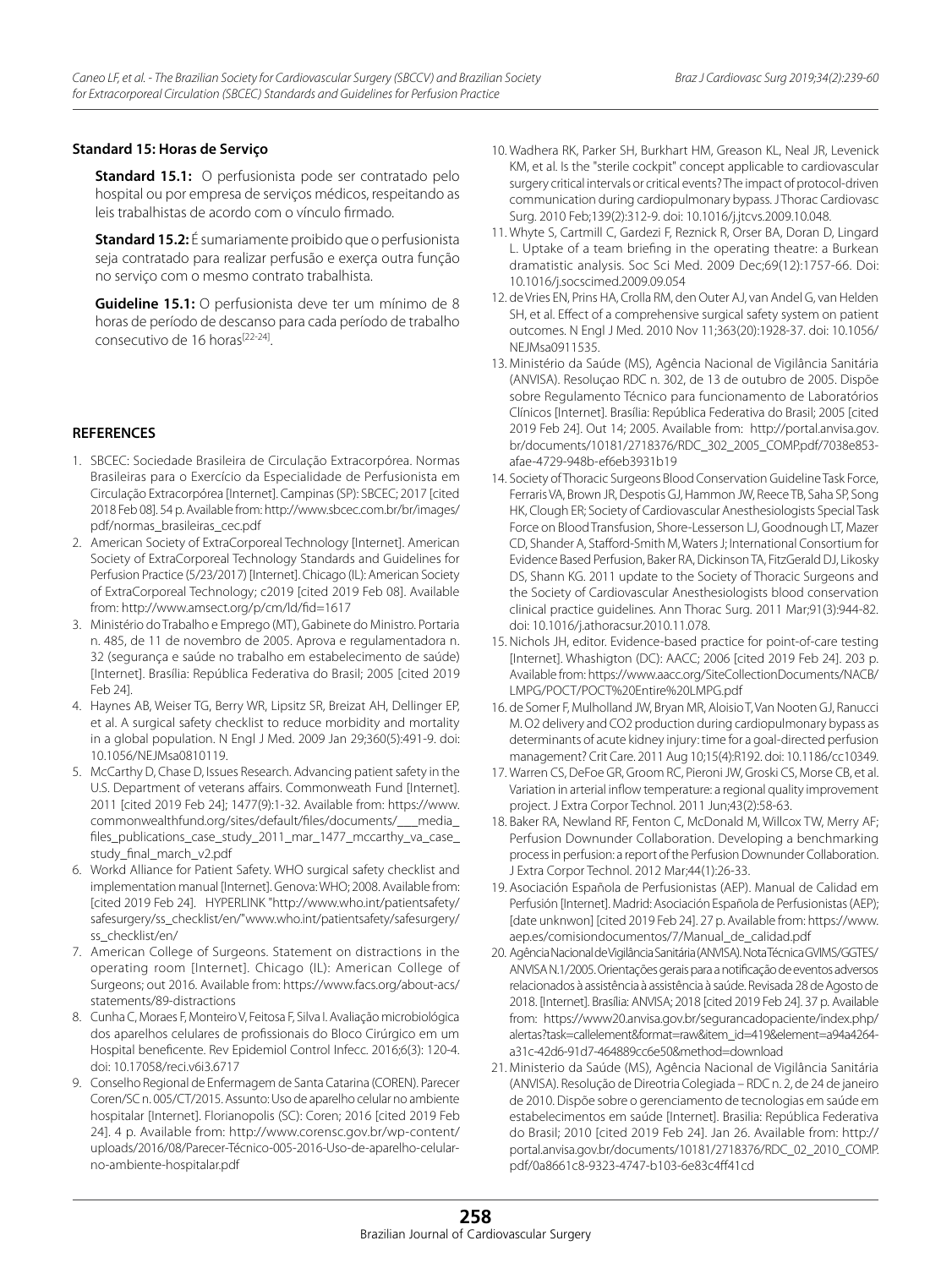- 22. Lipschultz A. Environment of Care Essentials for Health Care. Biomed Instruct Technol. 2012;46(5):384.
- 23. The Society of Clinical Perfusion Scientists of Great Britain and Ireland, The College of Clinical Perfusion Scientists of Great Britain and Ireland. Standards of Practice Document. Standards of practice document [Internet]. London: The Society of Clinical Perfusion Scientists of Great Britain & Ireland; c 2018. Available from: HYPERLINK "http://www.scps.org.uk/index.php?option=com\_ content&task=view&id=25&Itemid=40"www.scps.org.u
- 24. Accreditation Council for Graduate Medical Education (ACGME). Policies and procedures [Internet]. Chicago (IL): ACGME; Sep 29, 2018 [cited 2019 Feb 24]. Available at: https://www.acgme.org/Portals/0/PDFs/ ab\_ACGMEPoliciesProcedures.pdf

#### **Appendix A (Portuguese version)**

#### **Informação do paciente**

- 1. Número do registro médico
- 2. Nome e sobrenome do paciente
- 3. Dados demográficos:
	- a. Idade (data de nascimento)
	- b. Sexo
	- c. Altura
	- d. Peso
	- e. Superfície corpórea (SC)
- 4. Tipo sanguíneo
- 5. Dados laboratoriais:
	- a. Hemoglobina/hematócrito
	- b. Hematócrito predito em CEC
	- c. Leucócitos
	- d. Contagem de plaquetas
	- e. Tempo de protrombina parcial ativada (TTPa) f. Sódio
	- g. Potássio
	- h. Ureia/creatinina
	- i. Glicemia
	- j. Outros valores laboratoriais relevantes
- 6. Alergias do paciente
- 7. Procedimento cirúrgico planejado
- 8. História médica e fatores de risco (recomendado):
	- a. Cardiovascular
	- b. Pulmonar
	- c. Renal
	- d. Neurológico
	- e. Gastrointestinal/endócrino

#### **Appendix B (Portuguese version)**

# **Informações básicas para descrição detalhada do procedimento, pessoal (equipe) e equipamento utilizado**

- 1. Data do procedimento
- 2. Tipo de procedimento
- 3. Nome do perfusionista(s)
- 4. Nome do cirurgião(ões)
- 5. Nome do anestesista(s)
- 6. Nome da enfermeira(s)
- 7. Número da sala de cirurgia
- 8. Comentários/eventos (recomendado)
- 9. Equipamento:
	- a. Máquina de CEC
	- b. *Cell saver* (autotransfusão)
	- c. Trocador de calor (*heater-cooler*)

**Nota**: os itens a-c são geralmente identificados (p. ex., Máquina (Bomba) 1, 2, 3 etc.). Os números de série de cada um dos componentes (bomba de rolete, vaporizadores, *blender* etc.) devem estar documentados e arquivados em local apropriado.

- 10. Descartáveis:
	- a. Oxigenador
	- b. Reservatório de cardiotomia
	- c. Circuito de tubos e filtro arterial
	- d. Bomba centrífuga
	- e. Sistema de cardioplegia
	- f. Circuito de autotransfusão (*cell saver*)
	- g. Hemofiltro
	- h. Cânulas arteriais
	- i. Cânulas venosas
	- j. Cânulas de cardioplegia
	- k. Aspiradores e vent(s)

**Nota**: o fabricante, modelo, número de série e/ou número do lote devem ser documentados em cada um dos itens (ak) utilizados.

#### **Appendix C (Portuguese version)**

**Parâmetros fisiológicos do paciente e ações do perfusionista documentadas com frequência definida pelo protocolo Institucional**

- 1. Fluxo sanguíneo de perfusão (RPM)
- 2. Pressão arterial
- 3. Pressão da linha arterial
- 4. Pressão venosa central ou pressão da artéria pulmonar
- 5. Retorno venoso assistido com vácuo (VAVR):
	- a. Pressão do reservatório venoso/da linha venosa b. Pressão negativa do dispositivo de vácuo
- 6. Gasometria arterial e venosa
- 7. Saturação venosa de oxigênio
- 8. Temperaturas do paciente, incluindo:
	- a. Temperatura central (ao menos)
		- I. Nasofaríngea
		- II. Vesical
		- III. Esofágica
		- IV. Retal e/ou
		- V. Timpânica
		- VI. Temperatura do miocárdio (opcional)
- 9. Temperaturas da CEC:
	- I. Linha de retorno venoso
	- II. Linha arterial
		- III. Da água do trocador de calor (opcional)